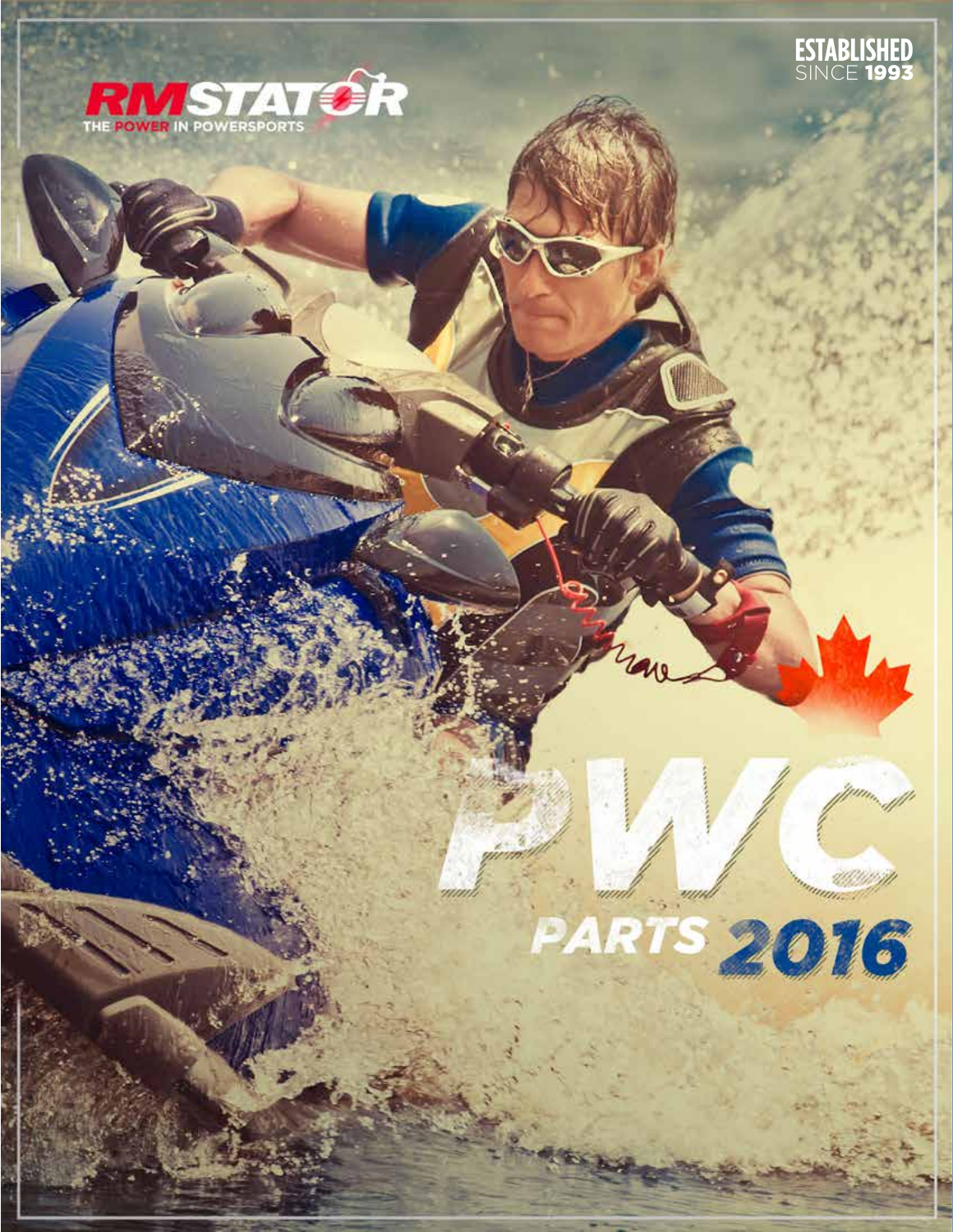# **CONTACT US**

# **Toll Free (Canada & USA):** 1-877-838-1399 **Local & International:** 819-849-7333 **Fax:** 819-849-6660

**For written inquiries, FAQ and more, visit our Online Customer Service Center at support.rmstator.com or contact us by e-mail at support@rmstator.com**

# **Business hours**

**Eastern Standard Time**

Monday to Thursday: 8AM to 5PM Friday: 8AM to 4PM Saturday & Sunday: Closed

# **Headquarters Canadian Headquarters** 541, Main Ouest, Coaticook (Québec) Canada J1A 1R2

# **RMSTATOR Return Addresses**

**Canadian & International Customers** RMSTATOR 541, Main Ouest, Coaticook (Quebec) Canada, J1A 1R2

# **Order fullfilment Sales**

Orders received after 11:30am EST will only be sent out the next business day.

# **United States Customers** RMSTATOR

395 Caswell Ave Derby line VT 05830

Any sales inquiries. new corporate accounts and opportunities requests must be sent to **sales@rmstator.com**



# **RMSTATOR clients around the world**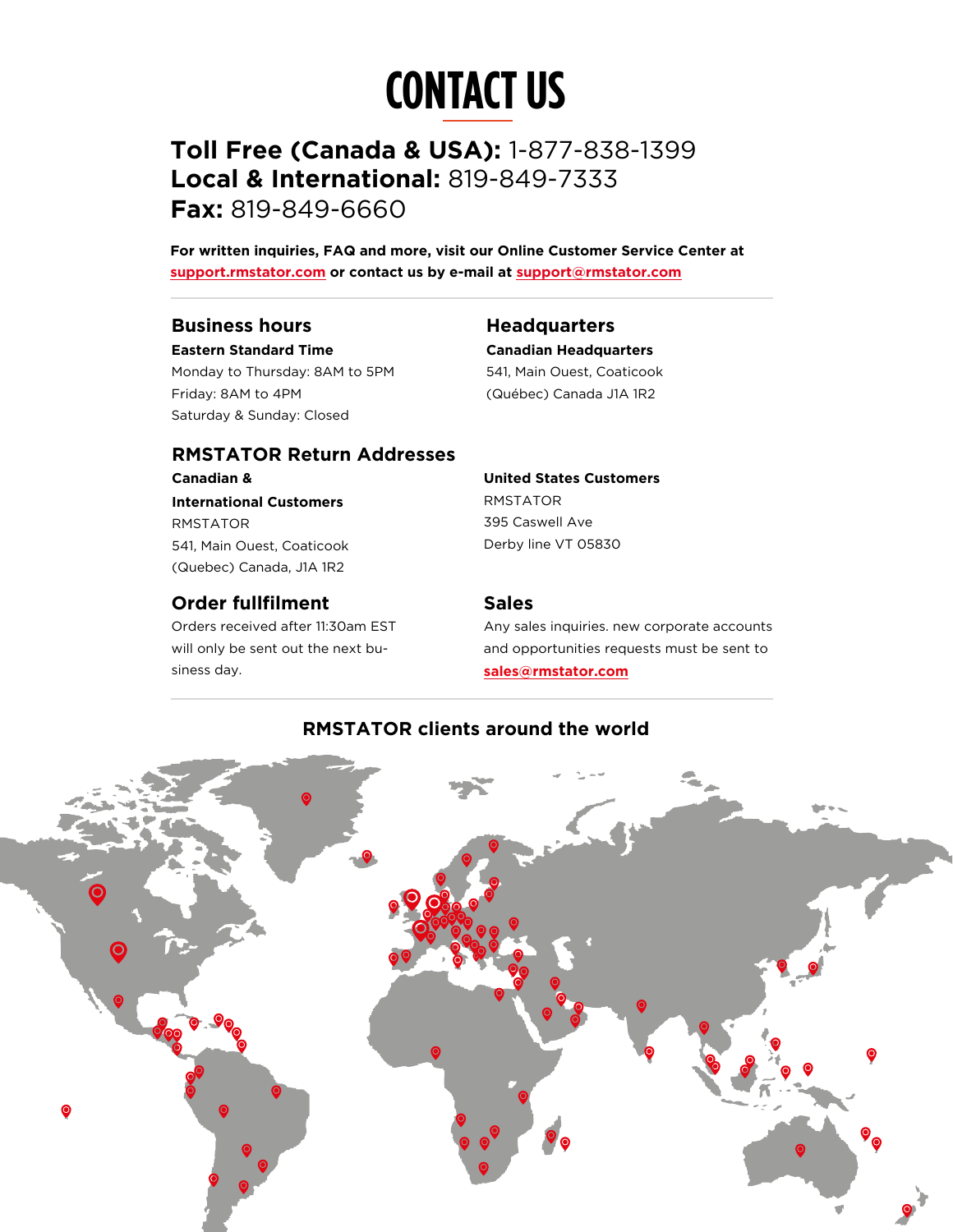# **Table of contents**

r.

| <b>01.</b> products      | 5  |
|--------------------------|----|
| <b>CHARGING SYSTEM</b>   | 5  |
| <b>IGNITION SYSTEM</b>   | 11 |
| STARTING SYSTEM          | 15 |
| TOOLS AND MISC. PRODUCTS | 19 |
| UNIVERSAL PRODUCTS       | 21 |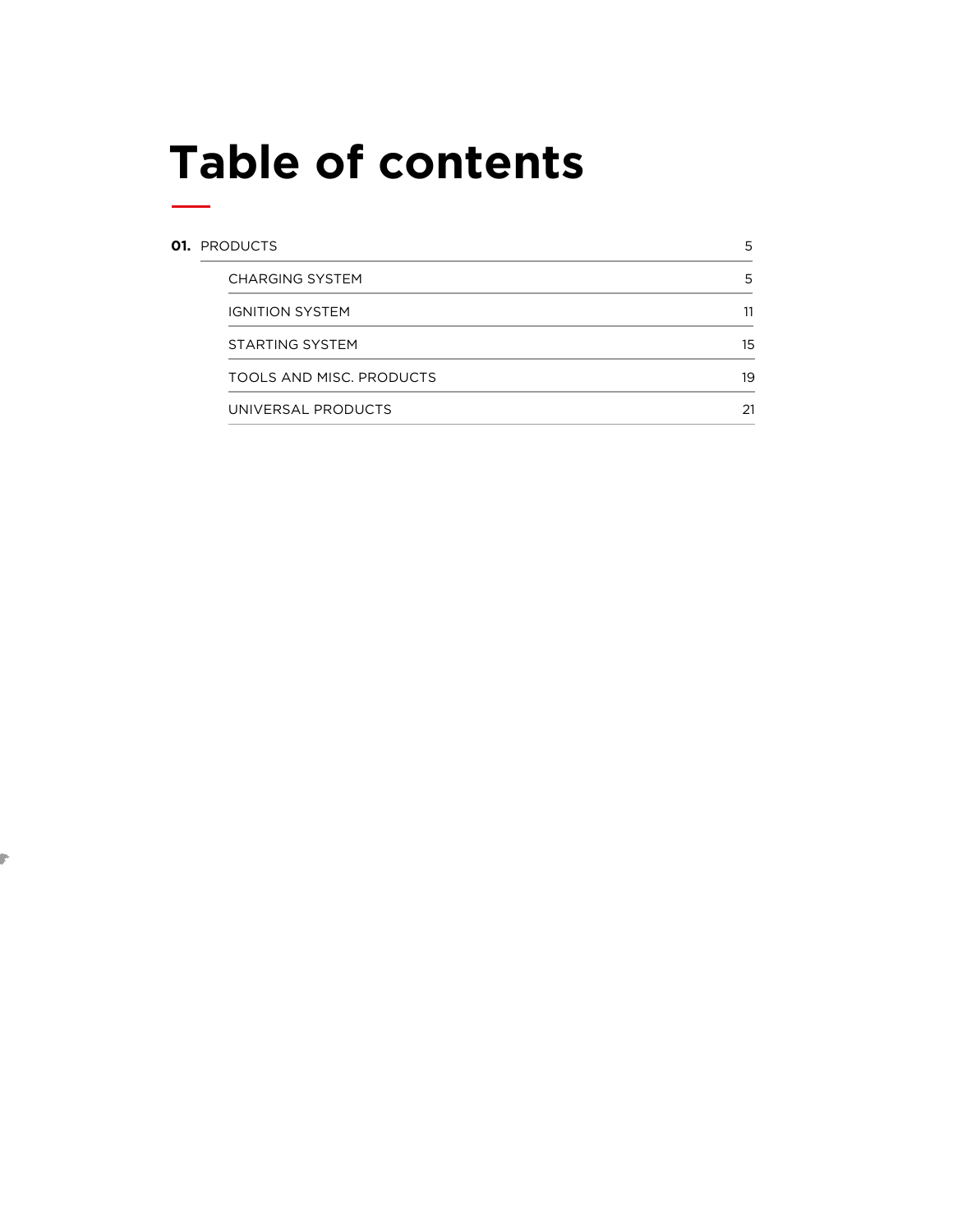# PWC PARTS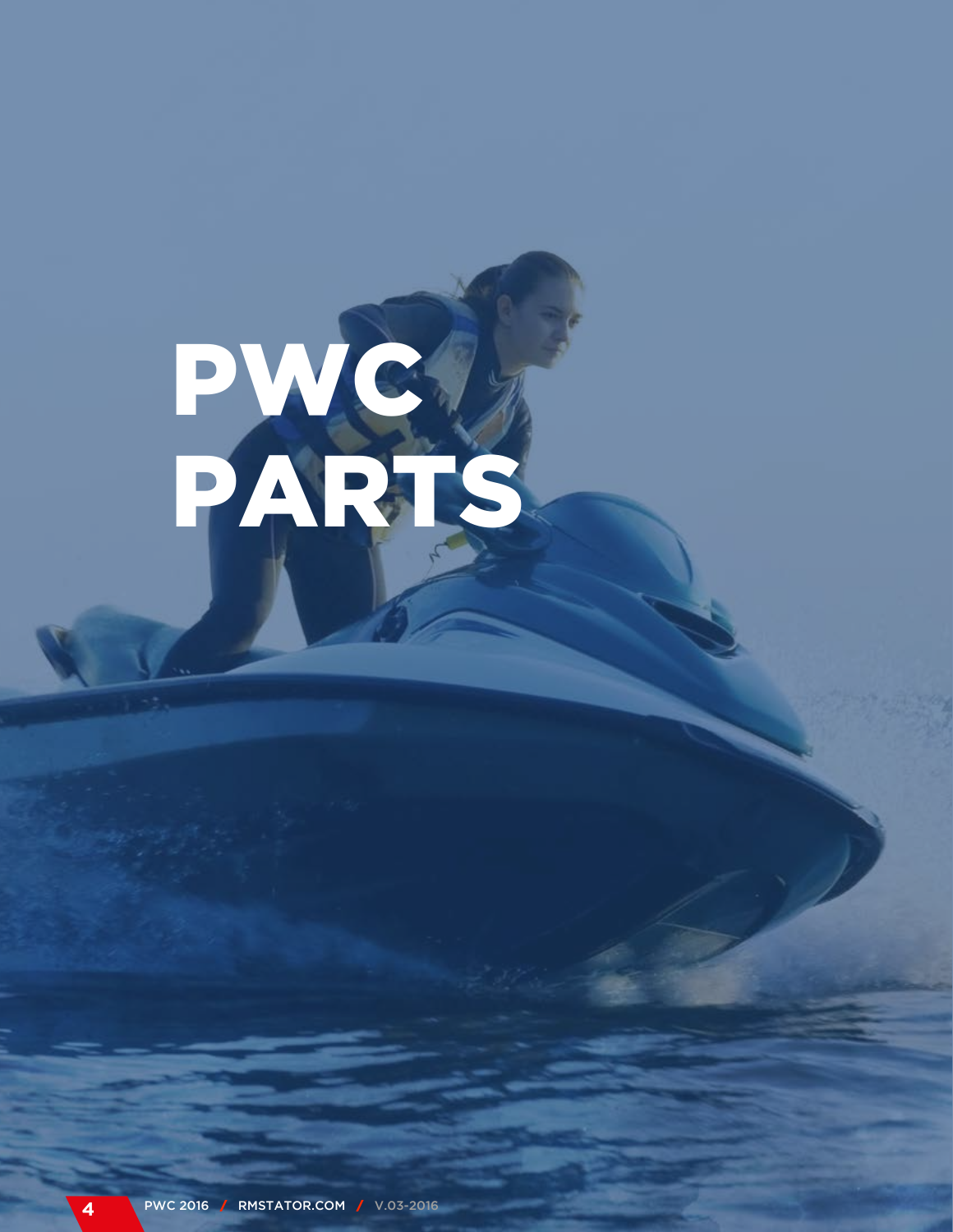For OEM reverse lookup, specs and more please visit **www.rmstator.com** 

Can't find the part you're looking for? Call us 1-877-838-1399 or contact us by email at support@rmstator.com For OEM reverse lookup, specs and more please visit **www.rmstator.com**

Can't find the part you're looking for? Call us 1-877-838-1399 or contact us by email at support@rmstator.com

# CHARGING **SYSTEM**

**For OEM cross reference, product specifications and more information please visit: www.rmstator.com**

### **Enhanced Technology**

This icon indicates that the product is an advanced technology that either lowers operating temperatures to provide extended longevity or shuts down the system before burning to protect critical electrical components. The Enhanced Technology icon identifies products that offer better performance than the OEM component.

#### **Gaskets**

You wouldn't use the same oil filter twice, would you? Then why would you even consider reusing an old gasket? Save yourself the headache and hassle of dealing with a leaking gasket by installing a new gasket every time you open the engine case.

#### **Connectors**

Make sure all of your electrical connectors are in proper working order by replacing them along with your new part. Shop connectors at **www.rmstator.com/connectors**.

#### **Flywheel Pullers**

Make sure you have the right tool for the job. Attempting to remove a flywheel without a flywheel puller can cause significant and costly damage to your crankshaft. Be sure to lubricate the necessary areas liberally and use only the appropriate hand tools. Always wear safety equipment such as gloves and eye protection. Contact RMSTATOR with any questions regarding the use of our flywheel pullers.

Over time, corrosion, over torquing of the fixing bolt or heat cycling can complicate the process of removing the flywheel. Do not use a breaker bar or impact tools to aid in removal of the flywheel. This can damage the flywheel, flywheel puller and the crank causing significant damage to the vehicle.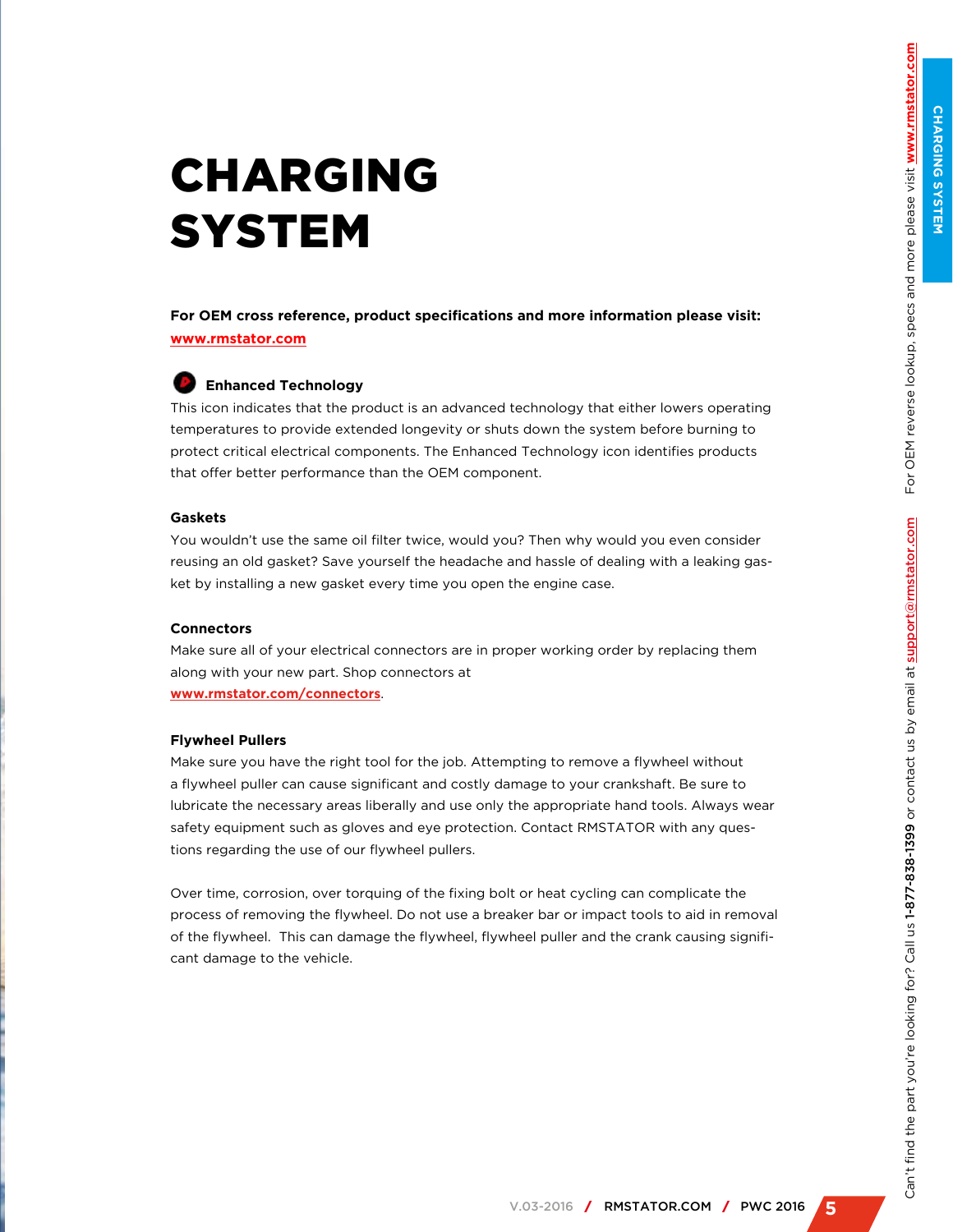| CC                     | <b>MODEL</b>              | <b>FROM</b>  | TO           | <b>STATOR</b>                  | <b>REGULATOR</b><br><b>RECTIFIER</b> | <b>MOSFET REGULATOR</b> |
|------------------------|---------------------------|--------------|--------------|--------------------------------|--------------------------------------|-------------------------|
| <b>KAWASAKI</b>        |                           |              |              |                                |                                      | <b>RECTIFIER</b>        |
| 260                    | Ultra 260LX               | 2007         | 2010         | <b>REPAIR</b>                  | RM30804                              | RM30801H                |
| 260                    | Ultra 260X                | 2009         | 2010         | <b>REPAIR</b>                  | RM30804                              | RM30801H                |
| 300                    | Ultra 300LX               | 2011         | 2013         | <b>REPAIR</b>                  | RM30804                              | RM30801H                |
| 300                    | Ultra 300X                | 2011         | 2013         | <b>REPAIR</b>                  | RM30804                              | RM30801H                |
| 650                    | 650 SC                    | 1991         | 1995         | <b>REPAIR</b>                  | RM30905                              |                         |
| 650                    | 650 SX                    | 1992         | 1993         | <b>REPAIR</b>                  | RM30905                              |                         |
| 650                    | 650 X2                    | 1992         | 1995         | <b>REPAIR</b>                  | RM30905                              |                         |
| 650                    | <b>TS Tandem Sport</b>    | 1989         | 1996         | <b>REPAIR</b>                  | RM30905                              |                         |
| 750                    | <b>750 SS</b>             | 1992         | 1997         | <b>REPAIR</b>                  | <b>RM30Y08</b>                       |                         |
| 750                    | 750 ST                    | 1994         | 1995         | <b>REPAIR</b>                  | <b>RM30Y08</b>                       |                         |
| 750<br>750             | <b>750 STS</b><br>750 STX | 1995<br>1998 | 1997<br>1998 | <b>REPAIR</b><br><b>REPAIR</b> | <b>RM30Y08</b><br>RM30Y08            |                         |
| 750                    | 750 Super Sport XI        | 1993         | 1997         | <b>REPAIR</b>                  | <b>RM30Y08</b>                       |                         |
| 750                    | 750 SX                    | 1992         | 1995         | <b>REPAIR</b>                  | RM30Y07                              |                         |
| 750                    | <b>750 SXI</b>            | 1995         | 1997         | <b>REPAIR</b>                  | <b>RM30Y07</b>                       |                         |
| 750                    | 750 SXI Pro               | 1998         | 2002         | <b>REPAIR</b>                  | <b>RM30Y07</b>                       |                         |
| 750                    | 750 XI Sport              | 1998         | 1999         | <b>REPAIR</b>                  | <b>RM30Y08</b>                       |                         |
| 750                    | 750 XIR                   | 1994         | 1994         | <b>REPAIR</b>                  | <b>RM30Y08</b>                       |                         |
| 800                    | 800 SX-R                  | 2003         | 2011         | <b>REPAIR</b>                  | <b>RM30Y07</b>                       |                         |
| 1200                   | 1200 STX-R                | 2002         | 2005         | <b>REPAIR</b>                  | RM30904                              |                         |
| 1200                   | <b>STX-12F</b>            | 2003         | 2003         | <b>REPAIR</b>                  | RM30804                              |                         |
| 1200                   | STX-12F                   | 2004         | 2007         | <b>REPAIR</b>                  | RM30804                              | RM30801H                |
| 1200                   | Ultra 150 hp              | 1999         | 2005         | <b>REPAIR</b>                  | RM30904                              |                         |
| 1500                   | <b>STX</b>                | 2009         | 2010         | <b>REPAIR</b>                  | RM30804                              | RM30801H                |
| 1500                   | <b>STX-15F</b>            | 2004         | 2013         | <b>REPAIR</b>                  | RM30804                              | RM30801H                |
| 1500<br><b>POLARIS</b> | Ultra 250X                | 2007         | 2008         | <b>REPAIR</b>                  | RM30804                              | RM30801H                |
| 650                    | <b>SL 650 STD</b>         | 1995         | 1995         | <b>REPAIR</b>                  | RM30908                              |                         |
| 700                    | Freedom                   | 2002         | 2004         | <b>REPAIR</b>                  | RM30909                              |                         |
| 700                    | Hurricane 700             | 1996         | 1997         | <b>REPAIR</b>                  | RM30908                              |                         |
| 700                    | <b>SLH 700</b>            | 1998         | 2001         | <b>REPAIR</b>                  | RM30908                              |                         |
| 700                    | Virage                    | 2000         | 2004         | <b>REPAIR</b>                  | RM30909                              |                         |
| 750                    | <b>SL 750</b>             | 1994         | 1995         | <b>REPAIR</b>                  | RM30908                              |                         |
| 750                    | <b>SLTH 700</b>           | 1998         | 1999         | <b>REPAIR</b>                  | RM30908                              |                         |
| 780                    | <b>SL 780</b>             | 1996         | 1997         | <b>REPAIR</b>                  | RM30908                              |                         |
| 780                    | <b>SLT 780</b>            | 1996         | 1997         | <b>REPAIR</b>                  | RM30908                              |                         |
| 780                    | <b>SLX 780</b>            | 1996         | 1996         | <b>REPAIR</b>                  | RM30908                              |                         |
| 785                    | Pro 785<br>Octane 800     | 2000<br>2002 | 2000<br>2004 | <b>REPAIR</b><br><b>REPAIR</b> | RM30908                              |                         |
| 800<br>900             | <b>SL 900</b>             | 1996         | 1997         | <b>REPAIR</b>                  | RM30908<br>RM30908                   |                         |
| 1050                   | <b>SL 1050</b>            | 1997         | 1997         | <b>REPAIR</b>                  | RM30908                              |                         |
| 1050                   | <b>SLTX 1050</b>          | 1996         | 1999         | <b>REPAIR</b>                  | RM30908                              |                         |
| 1050                   | <b>SLX 1050</b>           | 2000         | 2001         | <b>REPAIR</b>                  | RM30908                              |                         |
| 1050                   | <b>SLXH 1050</b>          | 1998         | 1998         | <b>REPAIR</b>                  | RM30908                              |                         |
| 1100                   | Genesis                   | 2000         | 2002         | <b>REPAIR</b>                  | RM30909                              |                         |
| 1150                   | Genesis 1150              | 1999         | 1999         | <b>REPAIR</b>                  | RM30908                              |                         |
| 1200                   | Pro 1200                  | 2000         | 2001         | <b>REPAIR</b>                  | RM30908                              |                         |
| <b>SEA-DOO</b>         |                           |              |              |                                |                                      |                         |
| 130                    | <b>GTS</b>                | 2011         | 2012         | <b>REPAIR</b>                  |                                      | RM30506H                |
| 155                    | <b>GTI</b><br><b>GTX</b>  | 2008<br>2008 | 2012<br>2012 | <b>REPAIR</b><br><b>REPAIR</b> |                                      | RM30506H<br>RM30506H    |
| 155<br>155             | <b>RXP</b>                | 2008         | 2008         | <b>REPAIR</b>                  |                                      | RM30506H                |
| 155                    | <b>WAKE</b>               | 2008         | 2012         | <b>REPAIR</b>                  |                                      | RM30506H                |
| 180                    | <b>SP</b>                 | 2012         | 2012         | <b>REPAIR</b>                  |                                      | RM30506H                |
| 210                    | Challenger                | 2010         | 2012         | <b>REPAIR</b>                  |                                      | RM30506H                |
| 210                    | <b>SP</b>                 | 2011         | 2012         | <b>REPAIR</b>                  |                                      | RM30506H                |
| 210                    | <b>WAKE</b>               | 2010         | 2012         | <b>REPAIR</b>                  |                                      | RM30506H                |
| 215                    | <b>GTR</b>                | 2012         | 2012         | <b>REPAIR</b>                  |                                      | RM30506H                |
| 215                    | GTX                       | 2008         | 2012         | <b>REPAIR</b>                  |                                      | RM30506H                |
| 215                    | <b>RXP</b>                | 2004         | 2007         | <b>REPAIR</b>                  | RM30Y06                              |                         |
| 215                    | <b>RXP</b>                | 2008         | 2009         | <b>REPAIR</b>                  |                                      | RM30506H                |
| 215                    | <b>WAKE</b>               | 2008         | 2012         | <b>REPAIR</b>                  |                                      | RM30506H                |
| 230                    | SP                        | 2011         | 2012         | <b>REPAIR</b>                  |                                      | RM30506H                |
| 230                    | <b>WAKE</b>               | 2009         | 2012         | <b>REPAIR</b>                  |                                      | RM30506H                |
| 255<br>255             | GTX<br><b>RXP</b>         | 2009<br>2008 | 2009<br>2011 | <b>REPAIR</b><br><b>REPAIR</b> |                                      | RM30506H<br>RM30506H    |
| 255                    | <b>RXT</b>                | 2008         | 2009         | <b>REPAIR</b>                  |                                      | RM30506H                |
| 260                    | <b>GTX</b>                | 2010         | 2012         | <b>REPAIR</b>                  |                                      | RM30506H                |
|                        |                           |              |              |                                |                                      |                         |

RXP 2012 2012 REPAIR RM30506H

Please see the NOTES at the end of this section for additional information.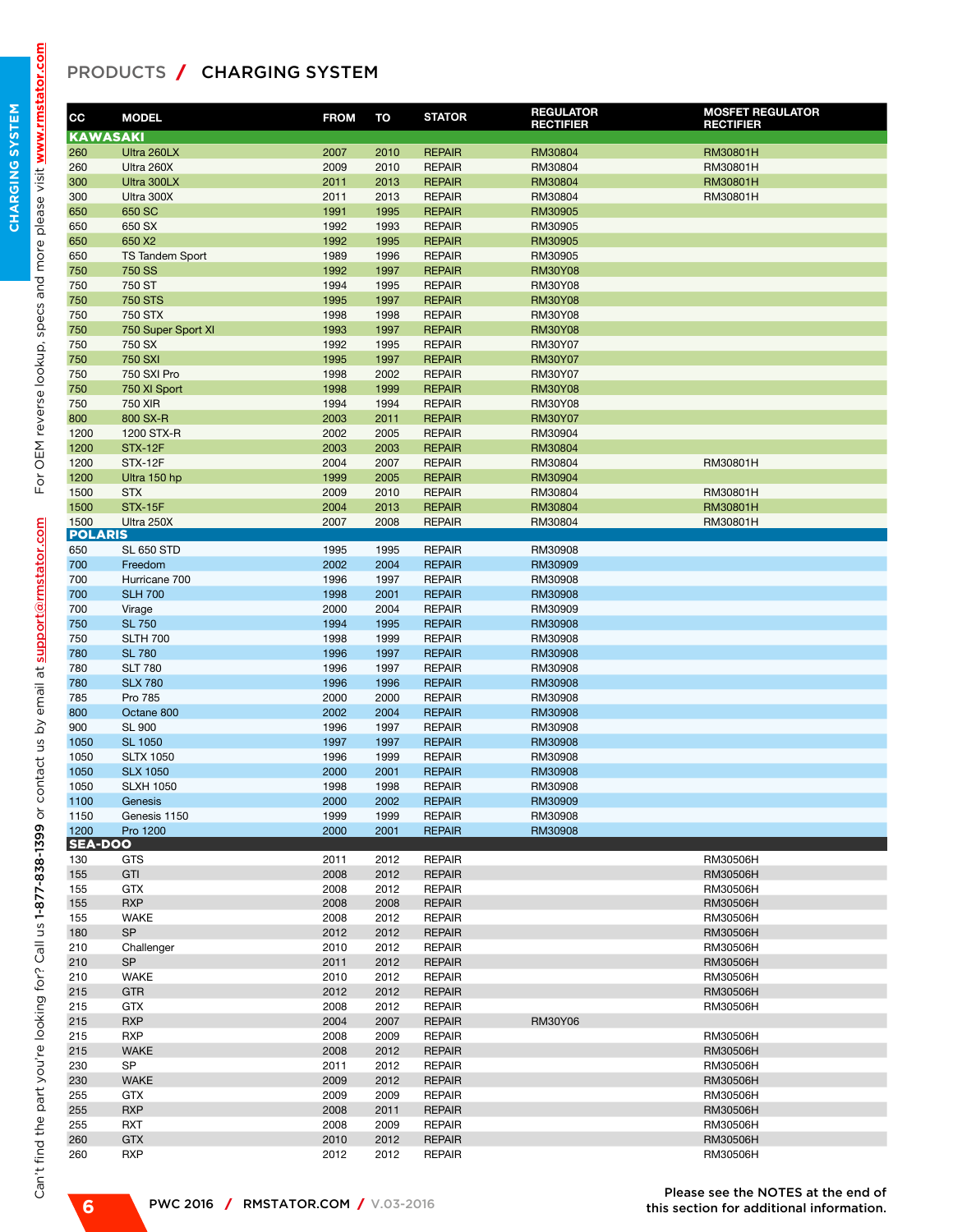| <b>CC</b>  | <b>MODEL</b>             | <b>FROM</b>  | TO           | <b>STATOR</b>                          | <b>REGULATOR</b><br><b>RECTIFIER</b> | <b>MOSFET REGULATOR</b><br><b>RECTIFIER</b> |
|------------|--------------------------|--------------|--------------|----------------------------------------|--------------------------------------|---------------------------------------------|
| 260        | <b>RXT</b>               | 2010         | 2012         | <b>REPAIR</b>                          |                                      | RM30506H                                    |
| 580        | GT                       | 1990         | 1991         | RM01381 <sup>b</sup>                   | RM30Y04                              |                                             |
| 580        | <b>GTS</b>               | 1992         | 1994         | RM01383 <sup>b</sup>                   | RM30Y04                              |                                             |
| 580        | <b>GTS</b>               | 1995         | 1996         | <b>REPAIR</b>                          | RM30Y04                              |                                             |
| 580        | <b>GTX</b>               | 1992         | 1994         | RM01383 b                              | RM30Y04                              |                                             |
| 580        | <b>GTX</b>               | 1995         | 1995         | <b>REPAIR</b>                          | RM30Y04                              |                                             |
| 580<br>580 | <b>SP</b><br>SP          | 1989<br>1990 | 1989<br>1991 | RM01381 b<br>RM01381 <sup>b</sup>      | RM30Y04                              |                                             |
| 580        | <b>SP</b>                | 1992         | 1994         | RM01383 <sup>b</sup>                   | <b>RM30Y04</b>                       |                                             |
| 580        | SP                       | 1995         | 1996         | RM01380 <sup>mb</sup>                  | RM30Y04                              |                                             |
| 580        | <b>SPI</b>               | 1993         | 1994         | RM01383 <sup>b</sup>                   | RM30Y04                              |                                             |
| 580        | <b>SPI</b>               | 1995         | 1996         | RM01380 <sup>mb</sup>                  | RM30Y04                              |                                             |
| 580        | <b>SPX</b>               | 1993         | 1993         | <b>REPAIR</b>                          | <b>RM30Y04</b>                       |                                             |
| 580        | XP                       | 1991         | 1991         | RM01381 <sup>b</sup>                   | RM30Y04                              |                                             |
| 580        | <b>XP</b>                | 1992         | 1992         | <b>REPAIR</b>                          | RM30Y04                              |                                             |
| 650        | <b>GTX</b><br><b>SPX</b> | 1995         | 1995         | RM01380 <sup>mb</sup>                  | <b>RM30Y04</b>                       |                                             |
| 650<br>650 | <b>SPX</b>               | 1994<br>1995 | 1994<br>1995 | <b>REPAIR</b><br>RM01380 <sup>mb</sup> | RM30Y04                              |                                             |
| 650        | <b>SPX</b>               | 1996         | 1996         | <b>REPAIR</b>                          | RM30Y04                              |                                             |
| 650        | XP                       | 1992         | 1992         | RM01383 b                              |                                      |                                             |
| 650        | <b>XP</b>                | 1993         | 1994         | RM01382 b                              | RM30Y04                              |                                             |
| 650        | XPI                      | 1994         | 1994         | RM01383 <sup>b</sup>                   | RM30Y04                              |                                             |
| 720        | GS                       | 1997         | 2001         | RM01380 <sup>mb</sup>                  | RM30916                              |                                             |
| 720        | GSI                      | 1997         | 1997         | RM01380 mb                             | RM30916                              |                                             |
| 720        | GTI                      | 1996         | 1996         | <b>REPAIR</b>                          | RM30Y04                              |                                             |
| 720        | GTI                      | 1997         | 1998         | <b>REPAIR</b>                          | RM30916                              |                                             |
| 720<br>720 | GTI<br><b>GTS</b>        | 1999<br>1996 | 2005<br>1997 | RM01380 mb<br><b>REPAIR</b>            | RM30916<br>RM30Y04                   |                                             |
| 720        | <b>GTS</b>               | 1998         | 2000         | RM01380 <sup>mb</sup>                  | RM30Y04                              |                                             |
| 720        | <b>GTS</b>               | 2001         | 2001         | <b>REPAIR</b>                          | RM30916                              |                                             |
| 720        | HX                       | 1995         | 1997         | RM01380 <sup>mb</sup>                  | RM30Y04                              |                                             |
| 720        | SP                       | 1997         | 1997         | RM01380 <sup>mb</sup>                  | RM30Y04                              |                                             |
| 720        | <b>SPX</b>               | 1993         | 1994         | RM01383 <sup>b</sup>                   | RM30Y04                              |                                             |
| 720        | <b>SPX</b>               | 1995         | 1995         | <b>REPAIR</b>                          | RM30Y04                              |                                             |
| 720        | <b>SPX</b>               | 1996         | 1996         | RM01380 <sup>mb</sup>                  | RM30Y04                              |                                             |
| 720        | XP                       | 1995         | 1995         | RM01380 <sup>mb</sup>                  | RM30Y04                              |                                             |
| 780<br>780 | <b>GSX</b><br><b>GTX</b> | 1999<br>1998 | 2000<br>2000 | <b>REPAIR</b><br><b>REPAIR</b>         | <b>RM30Y05</b><br>RM30Y05            |                                             |
| 780        | <b>GTX</b>               | 2002         | 2002         | <b>REPAIR</b>                          | <b>RM30Y05</b>                       |                                             |
| 780        | <b>SPX</b>               | 1997         | 1997         | RM01380 <sup>mb</sup>                  |                                      |                                             |
| 782        | Challenger               | 1996         | 1997         | RM01340 <sup>m</sup>                   | <b>RM30Y02</b>                       |                                             |
| 800        | 3D RFI                   | 2005         | 2005         | <b>REPAIR</b>                          | RM30Y06                              |                                             |
| 800        | <b>GSX</b>               | 1996         | 1996         | RM01340 <sup>m</sup>                   | <b>RM30Y02</b>                       |                                             |
| 800        | <b>GSX</b>               | 1997         | 1997         | RM01340 <sup>m</sup>                   | RM30917                              |                                             |
| 800        | <b>GSX</b>               | 1998         | 1998         | RM01340 <sup>m</sup>                   |                                      |                                             |
| 800<br>800 | GTI<br><b>GTI</b>        | 2003<br>2005 | 2004<br>2005 | <b>REPAIR</b><br><b>REPAIR</b>         | RM30Y05<br>RM30Y06                   |                                             |
| 800        | <b>GTX</b>               | 1996         | 1997         | RM01340 <sup>m</sup>                   | RM30Y02                              |                                             |
| 800        | <b>SP</b>                | 1997         | 1997         | <b>REPAIR</b>                          | RM30Y02                              |                                             |
| 800        | Sportster                | 1998         | 1999         | <b>REPAIR</b>                          | RM30916                              |                                             |
| 800        | <b>SPX</b>               | 1997         | 1999         | RM01340 <sup>m</sup>                   | RM30Y02                              |                                             |
| 800        | XP                       | 1995         | 1996         | RM01340 <sup>m</sup>                   | RM30Y02                              |                                             |
| 800        | <b>XP</b>                | 1997         | 1997         | RM01340 <sup>m</sup>                   | RM30917                              |                                             |
| 900        | Spark                    | 2014         | 2015         | RM01234                                |                                      |                                             |
| 950<br>950 | 3D DI<br>Sportster       | 2006<br>2000 | 2007<br>2003 | <b>REPAIR</b><br>RM01340 <sup>m</sup>  | RM30Y06                              |                                             |
| 950        | Sportster                | 2004         | 2006         | <b>REPAIR</b>                          | RM30Y05                              |                                             |
| 951        | <b>GSX</b>               | 1998         | 1999         | RM01340 <sup>m</sup>                   |                                      |                                             |
| 951        | <b>GTX</b>               | 1998         | 1999         | RM01340 <sup>m</sup>                   |                                      |                                             |
| 951        | <b>GTX</b>               | 2000         | 2002         | RM01340 <sup>m</sup>                   | RM30Y05                              |                                             |
| 951        | <b>GTX</b>               | 2003         | 2003         | <b>REPAIR</b>                          | RM30Y05                              |                                             |
| 951        | LRV                      | 2000         | 2001         | RM01340 <sup>m</sup>                   |                                      |                                             |
| 951        | LRV                      | 2002         | 2003         | <b>REPAIR</b>                          | RM30Y05                              |                                             |
| 951        | RX                       | 2000         | 2002         | RM01340 <sup>m</sup>                   | RM30Y05                              |                                             |
| 951<br>951 | RX<br>XP                 | 2003<br>1998 | 2003<br>2002 | <b>REPAIR</b><br>RM01340 <sup>m</sup>  | RM30Y05                              |                                             |
| 951        | <b>XP</b>                | 2003         | 2004         | <b>REPAIR</b>                          | RM30Y05                              |                                             |
| 1440       | Sportster                | 2002         | 2002         | <b>REPAIR</b>                          | RM30916                              |                                             |
| 1500       | Challenger               | 2000         | 2001         | <b>REPAIR</b>                          | RM30916                              |                                             |
| 1500       | Challenger               | 2005         | 2007         | <b>REPAIR</b>                          | RM30Y06                              |                                             |

For OEM reverse lookup, specs and

more please visit **www.rmstator.com** 

Can't find the part you're looking for? Call us 1-877-838-1399 or contact us by email at support@rmstator.com For OEM reverse lookup, specs and more please visit **www.rmstator.com**

by email at support@rmstator.com

Can't find the part you're looking for? Call us 1-877-838-1399 or contact us

#### Please see the NOTES at the end of this section for additional information.

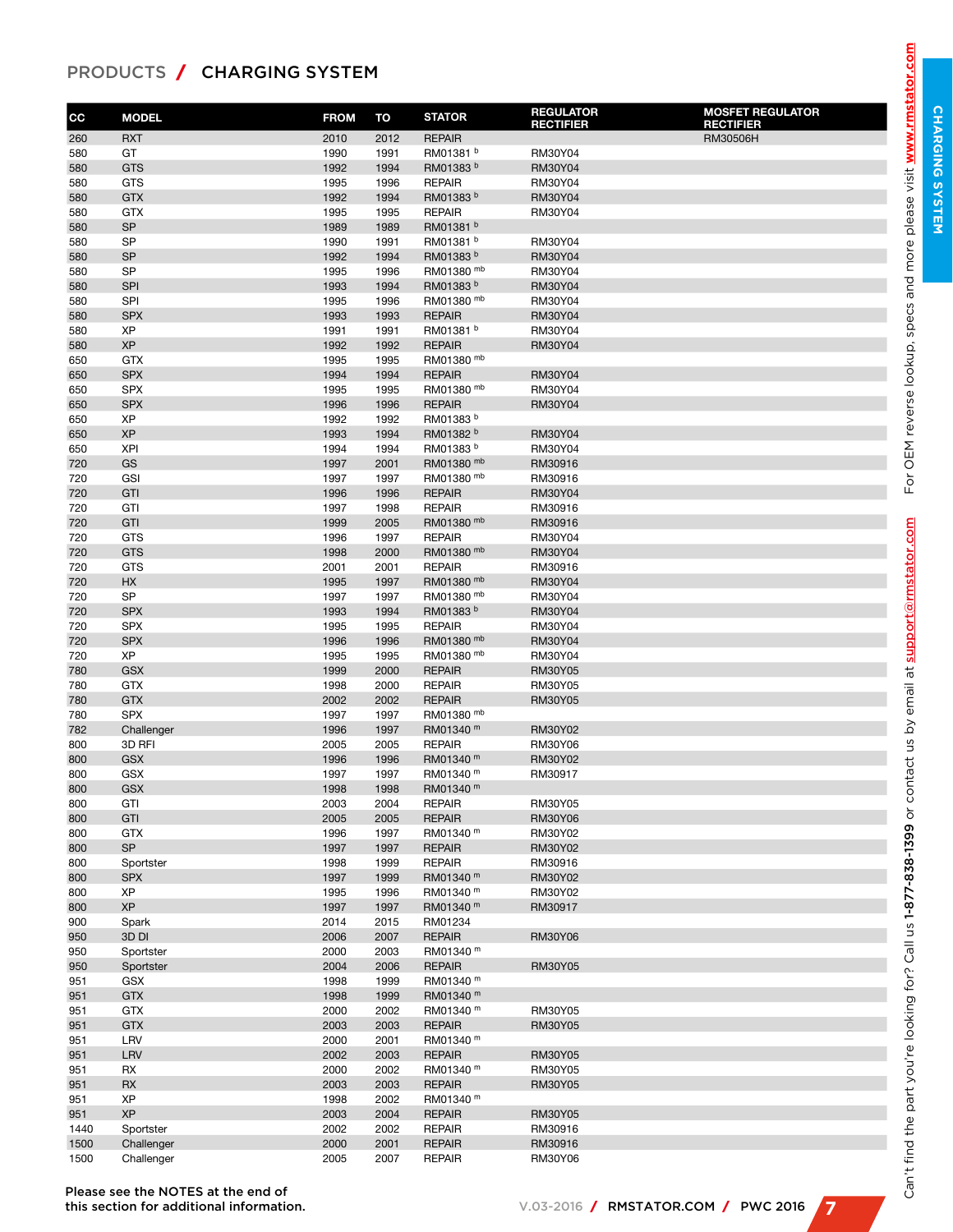| cc             | <b>MODEL</b>                     | <b>FROM</b>  | TO           | <b>STATOR</b>                         | <b>REGULATOR</b><br><b>RECTIFIER</b> | <b>MOSFET REGULATOR</b><br><b>RECTIFIER</b> |
|----------------|----------------------------------|--------------|--------------|---------------------------------------|--------------------------------------|---------------------------------------------|
| 1500           | Challenger                       | 2008         | 2012         | <b>REPAIR</b>                         |                                      | RM30506H                                    |
| 1500           | GTI                              | 2006         | 2007         | <b>REPAIR</b>                         | RM30Y06                              |                                             |
| 1500           | GTI                              | 2008         | 2012         | <b>REPAIR</b>                         |                                      | RM30506H                                    |
| 1500           | <b>GTX</b>                       | 2002         | 2007         | <b>REPAIR</b>                         | RM30Y06                              |                                             |
| 1500           | <b>RXT</b>                       | 2005         | 2007         | <b>REPAIR</b>                         | <b>RM30Y06</b>                       |                                             |
| 1500           | <b>RXT</b>                       | 2008         | 2010         | <b>REPAIR</b>                         |                                      | RM30506H                                    |
| 1500           | Speedster                        | 2007         | 2007         | <b>REPAIR</b>                         | <b>RM30Y06</b>                       |                                             |
| 1500           | Speedster                        | 2008         | 2012         | <b>REPAIR</b>                         |                                      | RM30506H                                    |
| 1500           | Sportster                        | 2003         | 2005<br>1998 | <b>REPAIR</b><br>RM01340 <sup>m</sup> | <b>RM30Y06</b><br>RM30917            |                                             |
| 1564<br>1564   | Speedster<br>Speedster           | 1998<br>1999 | 1999         | RM01340 <sup>m</sup>                  | RM30916                              |                                             |
| 3000           | Islandia                         | 2006         | 2007         | <b>REPAIR</b>                         | RM30Y06                              |                                             |
| 3000           | Islandia                         | 2009         | 2009         | <b>REPAIR</b>                         |                                      | RM30506H                                    |
| 3000           | Speedster                        | 2004         | 2007         | <b>REPAIR</b>                         | <b>RM30Y06</b>                       |                                             |
| 3000           | Speedster                        | 2008         | 2012         | <b>REPAIR</b>                         |                                      | <b>RM30506H</b>                             |
| 3000           | Utopia                           | 2006         | 2007         | <b>REPAIR</b>                         | <b>RM30Y06</b>                       |                                             |
| 3000           | Utopia                           | 2008         | 2009         | <b>REPAIR</b>                         |                                      | <b>RM30506H</b>                             |
| 4200           | Challenger                       | 2007         | 2007         | <b>REPAIR</b>                         | RM30Y06                              |                                             |
| 4200<br>YAMAHA | Challenger                       | 2008         | 2012         | <b>REPAIR</b>                         |                                      | RM30506H                                    |
| 500            | Wave Jammer 500                  | 1989         | 1990         | <b>REPAIR</b>                         | RM30921                              |                                             |
| 500            | Wave Runner 500                  | 1989         | 1993         | <b>REPAIR</b>                         | RM30921                              |                                             |
| 650            | Super Jet                        | 1990         | 1993         | RM01371 pb                            | RM30922                              |                                             |
| 650            | <b>VXR 650</b>                   | 1991         | 1993         | RM01371 pb                            | RM30922                              |                                             |
| 650            | <b>VXR 650</b>                   | 1995         | 1995         | RM01371 pb                            | RM30922                              |                                             |
| 650            | Wave Runner 650                  | 1990         | 1993         | RM01371 pb                            | RM30922                              |                                             |
| 650            | Wave Runner 650                  | 1995         | 1995         | RM01371 pb                            | RM30922                              |                                             |
| 650            | Wave Runner 650                  | 1996         | 1996         | <b>REPAIR</b>                         | RM30922                              |                                             |
| 700            | <b>FX 1 FX700</b>                | 1994         | 1995         | RM01371 pb                            | RM30922                              |                                             |
| 700            | <b>SJ700</b>                     | 2001         | 2002         | <b>REPAIR</b>                         | RM30922                              |                                             |
| 700            | SJ 700                           | 2004         | 2004         | <b>REPAIR</b>                         | RM30922                              |                                             |
| 700<br>700     | Super Jet<br>Super Jet           | 1995<br>1996 | 1995<br>2000 | RM01371 pb<br><b>REPAIR</b>           | RM30922<br>RM30922                   |                                             |
| 700            | Super Jet                        | 2003         | 2003         | <b>REPAIR</b>                         | RM30922                              |                                             |
| 700            | Super Jet                        | 2005         | 2013         | <b>REPAIR</b>                         | RM30922                              |                                             |
| 700            | <b>VXR 700</b>                   | 1993         | 1994         | RM01371 <sup>pb</sup>                 | RM30922                              |                                             |
| 700            | Wave Blaster 700                 | 1993         | 1995         | RM01371 pb                            | RM30922                              |                                             |
| 700            | Wave Blaster 700                 | 1996         | 1996         | <b>REPAIR</b>                         | RM30922                              |                                             |
| 700            | Wave Raider 700                  | 1994         | 1997         | <b>REPAIR</b>                         | RM30922                              |                                             |
| 700            | Wave Runner 700                  | 1991         | 1992         | <b>REPAIR</b>                         | RM30922                              |                                             |
| 700            | Wave Runner 700                  | 1994         | 1995         | RM01371 pb                            | RM30922                              |                                             |
| 700            | Wave Runner 700                  | 1997         | 1997         | RM01371 pb                            | RM30922                              |                                             |
| 700<br>700     | Wave Venture 700                 | 1995         | 1996         | <b>REPAIR</b>                         | RM30922                              |                                             |
| 700            | Wave Venture 700<br><b>XL700</b> | 1998<br>1999 | 1998<br>2004 | <b>REPAIR</b><br><b>REPAIR</b>        | RM30922<br>RM30922                   |                                             |
| 760            | GP 760                           | 1999         | 2000         | <b>REPAIR</b>                         | RM30922                              |                                             |
| 760            | Wave Blaster 760                 | 1996         | 1997         | <b>REPAIR</b>                         | RM30922                              |                                             |
| 760            | Wave Raider 760                  | 1996         | 1996         | <b>REPAIR</b>                         | RM30922                              |                                             |
| 760            | Wave Runner 760                  | 1997         | 1998         | <b>REPAIR</b>                         | RM30922                              |                                             |
| 760            | Wave Venture 760                 | 1997         | 1997         | <b>REPAIR</b>                         | RM30922                              |                                             |
| 760            | <b>XL 760</b>                    | 1998         | 1999         | <b>REPAIR</b>                         | RM30922                              |                                             |
| 800            | <b>GP 800</b>                    | 1998         | 2002         | <b>REPAIR</b>                         | <b>RM30Y10</b>                       |                                             |
| 800            | GP 800 R                         | 2003         | 2005         | <b>REPAIR</b>                         | RM30Y10                              |                                             |
| 800            | XA 800                           | 2004         | 2004         | <b>REPAIR</b>                         | <b>RM30Y10</b>                       |                                             |
| 800<br>800     | <b>XL 800</b><br><b>XL 800 Z</b> | 2000<br>2001 | 2000<br>2001 | <b>REPAIR</b><br><b>REPAIR</b>        | RM30Y10<br><b>RM30Y10</b>            |                                             |
| 800            | <b>XLT 800</b>                   | 2002         | 2004         | <b>REPAIR</b>                         | RM30Y10                              |                                             |
| 1000           | Waverunner FX 1000               | 2002         | 2008         | RM01124 m                             | RM30920                              |                                             |
| 1100           | AR 210                           | 2003         | 2005         | <b>REPAIR</b>                         | RM30Y11                              |                                             |
| 1100           | AR 210                           | 2006         | 2013         | RM01124 m                             | RM30920                              |                                             |
| 1100           | AR 210                           | 2014         | 2014         | RM01124 m                             |                                      |                                             |
| 1100           | Exciter 135                      | 1998         | 1998         | <b>REPAIR</b>                         | RM30Y11                              |                                             |
| 1100           | Exciter 270                      | 1998         | 1999         | <b>REPAIR</b>                         | RM30Y11                              |                                             |
| 1100           | <b>SR 210</b>                    | 2006         | 2007         | RM01124 m                             | RM30920                              |                                             |
| 1100           | SX 210                           | 2006         | 2006         | RM01124 m                             | RM30920                              |                                             |
| 1100           | SX 210                           | 2007         | 2007         | RM01124 m                             |                                      |                                             |
| 1100<br>1100   | SX 210<br>SX 210                 | 2008<br>2010 | 2008<br>2013 | RM01124 m<br>RM01124 m                | RM30920<br>RM30920                   |                                             |
| 1100           | SX 210                           | 2014         | 2014         | RM01124 m                             |                                      |                                             |
| 1100           | Wave Raider 1100                 | 1995         | 1996         | <b>REPAIR</b>                         | <b>RM30Y10</b>                       |                                             |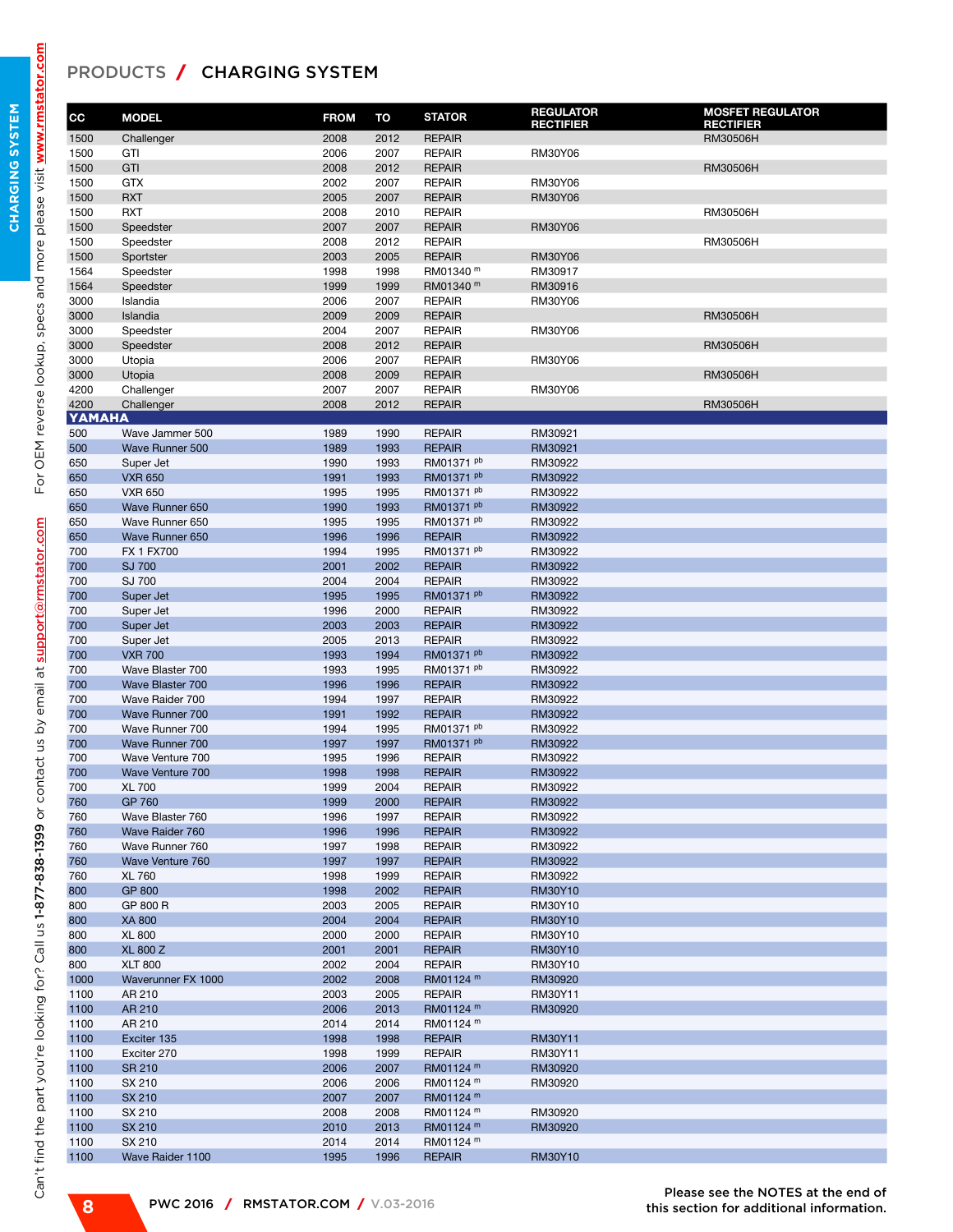| <b>CC</b> | <b>MODEL</b>        | <b>FROM</b> | <b>TO</b> | <b>STATOR</b> | <b>REGULATOR</b><br><b>RECTIFIER</b> | <b>MOSFET REGULATOR</b><br><b>RECTIFIER</b> |
|-----------|---------------------|-------------|-----------|---------------|--------------------------------------|---------------------------------------------|
| 1100      | Wave Venture 1100   | 1996        | 1997      | <b>REPAIR</b> | RM30Y10                              |                                             |
| 1100      | Waverunner FX 1000  | 2004        | 2008      | RM01124 m     | RM30920                              |                                             |
| 1100      | Waverunner VX 1100  | 2005        | 2013      | RM01124 m     | RM30920                              |                                             |
| 1100      | Waverunner VX 1100  | 2014        | 2014      | <b>REPAIR</b> | RM30920                              |                                             |
| 1200      | GP 1200             | 1997        | 1999      | <b>REPAIR</b> | RM30Y11                              |                                             |
| 1200      | GP 1200             | 2000        | 2002      | <b>REPAIR</b> | RM30923                              |                                             |
| 1200      | <b>SUV 1200</b>     | 1999        | 2001      | <b>REPAIR</b> | RM30Y11                              |                                             |
| 1200      | <b>SUV 1200</b>     | 2003        | 2004      | <b>REPAIR</b> | <b>RM30Y11</b>                       |                                             |
| 1200      | SV 1200             | 2002        | 2002      | <b>REPAIR</b> | RM30Y11                              |                                             |
| 1200      | <b>SV 1200</b>      | 2004        | 2004      | <b>REPAIR</b> | <b>RM30Y11</b>                       |                                             |
| 1200      | Waverunner XLT 1200 | 2002        | 2005      | <b>REPAIR</b> | RM30923                              |                                             |
| 1200      | <b>XL 1200</b>      | 1998        | 1998      | <b>REPAIR</b> | <b>RM30Y11</b>                       |                                             |
| 1200      | <b>XL 1200</b>      | 1999        | 2001      | <b>REPAIR</b> | RM30923                              |                                             |
| 1300      | GP 1300 R           | 2003        | 2008      | RM01124 m     | RM30920                              |                                             |
| 1800      | <b>XR 1800</b>      | 2000        | 2001      | <b>REPAIR</b> | RM30923                              |                                             |
| 2000      | AR 230              | 2004        | 2006      | RM01124 m     | RM30920                              |                                             |
| 2000      | <b>LS 2000</b>      | 1999        | 2003      | <b>REPAIR</b> | RM30Y11                              |                                             |
| 2000      | <b>SR 230</b>       | 2003        | 2005      | RM01124 m     | RM30920                              |                                             |
| 2000      | SR 230              | 2007        | 2007      | RM01124 m     | RM30920                              |                                             |
| 2000      | <b>SX 230</b>       | 2004        | 2006      | RM01124 m     | RM30920                              |                                             |
| 2100      | 212 SS              | 2008        | 2010      | RM01124 m     | RM30920                              |                                             |
| 2100      | 212X                | 2008        | 2010      | RM01124 m     | RM30920                              |                                             |
| 2100      | 232 Limited         | 2008        | 2009      | RM01124 m     | RM30920                              |                                             |
| 2100      | AR 230              | 2005        | 2007      | RM01124 m     | RM30920                              |                                             |
| 2100      | AR 230              | 2009        | 2009      | RM01124 m     | RM30920                              |                                             |
| 2100      | Exciter 220         | 1996        | 1998      | <b>REPAIR</b> | <b>RM30Y10</b>                       |                                             |
| 2100      | SX 230              | 2005        | 2009      | RM01124 m     | RM30920                              |                                             |
| 2200      | LX 2000             | 2002        | 2002      | <b>REPAIR</b> | <b>RM30Y11</b>                       |                                             |
| 2200      | LX 210              | 2003        | 2005      | <b>REPAIR</b> | RM30Y11                              |                                             |

# **NOTES**

**m** : This part is not plug & play and requires basic mechanical experience to install.

**REPAIR** : We can repair almost any stator, for more information and repair eligibility, please call **1-877-838-1399** toll free.

**P** : The stator includes the pick-up coil..

**b** : The stator includes the backplate.

٦ Ŧ

Ŧ

Ŧ T

T T. Ŧ

ı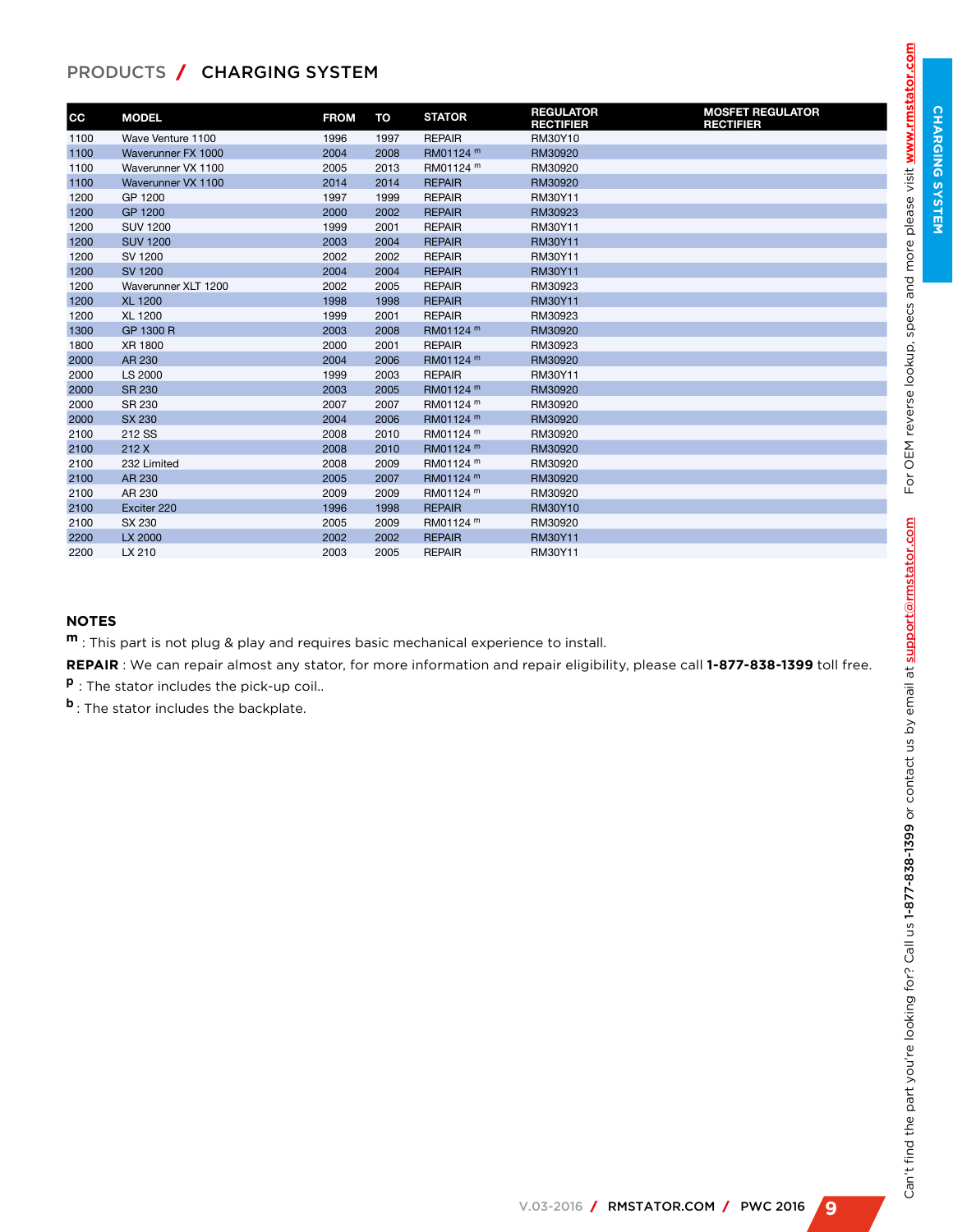













**RM01124 RM01234 RM01340 RM01371 RM01380 RM01381**























**RM30905 RM30908 RM30909 RM30916 RM30917 RM30920**























# **RM30Y06 RM30Y07 RM30Y08 RM30Y10 RM30Y11**

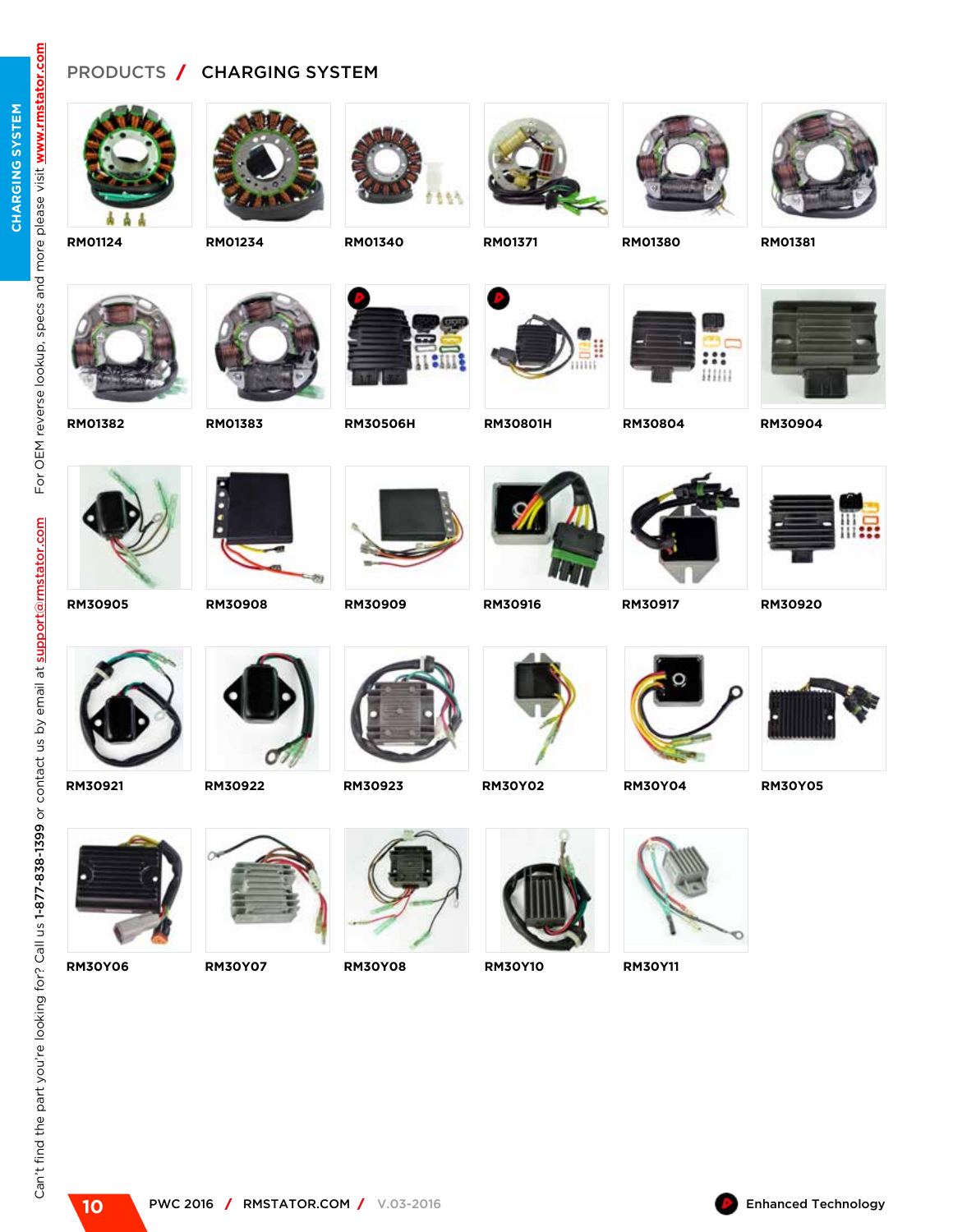For OEM reverse lookup, specs and more please visit **www.rmstator.com** 

Can't find the part you're looking for? Call us 1-877-838-1399 or contact us by email at support@rmstator.com For OEM reverse lookup, specs and more please visit **www.rmstator.com**

Can't find the part you're looking for? Call us 1-877-838-1399 or contact us by email at support@rmstator.com

# IGNITION **SYSTEM**

**For OEM cross reference, product specifications and more information please visit: www.rmstator.com**

## **Enhanced Technology**

This icon indicates that the product is an advanced technology that either lowers operating temperatures to provide extended longevity or shuts down the system before burning to protect critical electrical components. The Enhanced Technology icon identifies products that offer better performance than the OEM component.

#### **Gaskets**

You wouldn't use the same oil filter twice, would you? Then why would you even consider reusing an old gasket? Save yourself the headache and hassle of dealing with a leaking gasket by installing a new gasket every time you open the engine case.

#### **Connectors**

Make sure all of your electrical connectors are in proper working order by replacing them along with your new part. Shop connectors at **www.rmstator.com/connectors**.

#### **Flywheel Pullers**

Make sure you have the right tool for the job. Attempting to remove a flywheel without a flywheel puller can cause significant and costly damage to your crankshaft. Be sure to lubricate the necessary areas liberally and use only the appropriate hand tools. Always wear safety equipment such as gloves and eye protection. Contact RMSTATOR with any questions regarding the use of our flywheel pullers.

Over time, corrosion, over torquing of the fixing bolt or heat cycling can complicate the process of removing the flywheel. Do not use a breaker bar or impact tools to aid in removal of the flywheel. This can damage the flywheel, flywheel puller and the crank causing significant damage to the vehicle.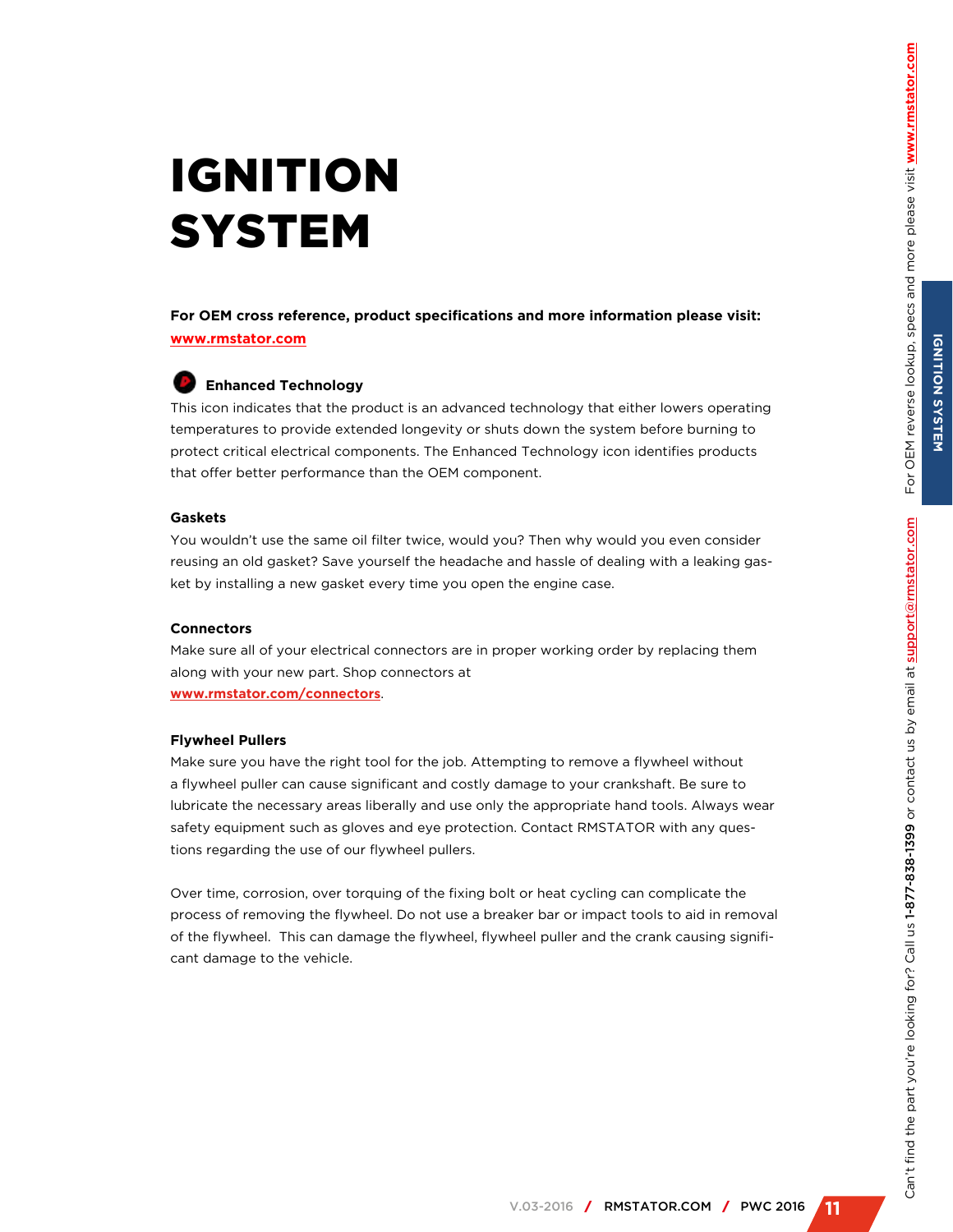# PRODUCTS / IGNITION SYSTEM

| CC             | <b>MODEL</b>                                     | <b>FROM</b>  | TO           | <b>STATOR</b>                                 | <b>PICK-UP</b><br><b>COIL</b> | <b>EXTERNAL</b><br><b>IGNITION COIL</b> |
|----------------|--------------------------------------------------|--------------|--------------|-----------------------------------------------|-------------------------------|-----------------------------------------|
|                | <b>KAWASAKI</b>                                  |              |              |                                               |                               |                                         |
| 750            | 750 SS                                           | 1992         | 1995         | <b>REPAIR</b>                                 | RM00102 m                     |                                         |
| 750            | 750 ST                                           | 1994         | 1995         | <b>REPAIR</b>                                 | RM00102 m                     |                                         |
| 750<br>750     | 750 Super Sport XI<br>750Xi R                    | 1993<br>1994 | 1995<br>1994 | <b>REPAIR</b><br><b>REPAIR</b>                | RM00102 m<br>RM00102 m        |                                         |
| <b>SEA-DOO</b> |                                                  |              |              |                                               |                               |                                         |
| 130            | <b>GTS</b>                                       | 2011         | 2015         | <b>REPAIR</b>                                 |                               | RM06054                                 |
| 155            | GTI                                              | 2009         | 2015         | <b>REPAIR</b>                                 |                               | RM06054                                 |
| 155            | <b>GTX</b>                                       | 2009         | 2015         | <b>REPAIR</b>                                 |                               | RM06054                                 |
| 155            | <b>WAKE</b>                                      | 2009         | 2015         | <b>REPAIR</b>                                 |                               | RM06054                                 |
| 180            | <b>SP</b>                                        | 2012         | 2012         | <b>REPAIR</b>                                 |                               | RM06054                                 |
| 210            | Challenger                                       | 2010         | 2012         | <b>REPAIR</b>                                 |                               | RM06054                                 |
| 210            | <b>SP</b>                                        | 2011         | 2012         | <b>REPAIR</b>                                 |                               | RM06054                                 |
| 210            | <b>WAKE</b>                                      | 2010         | 2012         | <b>REPAIR</b>                                 |                               | RM06054                                 |
| 215<br>215     | <b>GTR</b><br><b>GTX</b>                         | 2012<br>2009 | 2015<br>2015 | <b>REPAIR</b><br><b>REPAIR</b>                |                               | RM06054<br>RM06054                      |
| 215            | <b>RXP</b>                                       | 2009         | 2009         | <b>REPAIR</b>                                 |                               | RM06054                                 |
| 215            | <b>WAKE</b>                                      | 2009         | 2015         | <b>REPAIR</b>                                 |                               | RM06054                                 |
| 230            | <b>SP</b>                                        | 2011         | 2012         | <b>REPAIR</b>                                 |                               | RM06054                                 |
| 230            | <b>WAKE</b>                                      | 2009         | 2012         | <b>REPAIR</b>                                 |                               | RM06054                                 |
| 255            | <b>GTX</b>                                       | 2009         | 2009         | <b>REPAIR</b>                                 |                               | RM06054                                 |
| 255            | <b>RXP</b>                                       | 2009         | 2011         | <b>REPAIR</b>                                 |                               | RM06054                                 |
| 255            | <b>RXT</b>                                       | 2009         | 2009         | <b>REPAIR</b>                                 |                               | RM06054                                 |
| 260            | GTX                                              | 2010         | 2015         | <b>REPAIR</b>                                 |                               | RM06054                                 |
| 260            | <b>RXP</b>                                       | 2012         | 2015         | <b>REPAIR</b>                                 |                               | RM06054                                 |
| 260            | <b>RXT</b><br><b>RXT</b>                         | 2010         | 2013         | <b>REPAIR</b><br><b>REPAIR</b>                |                               | RM06054                                 |
| 260<br>580     | GT                                               | 2015<br>1990 | 2015<br>1991 | RM01381 <sup>b</sup>                          |                               | RM06054                                 |
| 580            | <b>GTS</b>                                       | 1992         | 1994         | RM01383 <sup>b</sup>                          |                               |                                         |
| 580            | <b>GTX</b>                                       | 1992         | 1994         | RM01383 b                                     |                               |                                         |
| 580            | <b>SP</b>                                        | 1989         | 1991         | RM01381 b                                     |                               |                                         |
| 580            | SP                                               | 1992         | 1994         | RM01383 b                                     |                               |                                         |
| 580            | <b>SP</b>                                        | 1995         | 1996         | RM01380 <sup>mb</sup>                         |                               |                                         |
| 580            | <b>SPI</b>                                       | 1993         | 1994         | RM01383 b                                     |                               |                                         |
| 580            | SPI                                              | 1995         | 1996         | RM01380 <sup>mb</sup>                         |                               |                                         |
| 580            | XP                                               | 1991         | 1991         | RM01381 <sup>b</sup>                          |                               |                                         |
| 650            | <b>GTX</b>                                       | 1995         | 1995         | RM01380 <sup>mb</sup>                         |                               |                                         |
| 650<br>650     | <b>SPX</b><br><b>XP</b>                          | 1995         | 1995<br>1992 | RM01380 <sup>mb</sup><br>RM01383 <sup>b</sup> |                               |                                         |
| 650            | XP                                               | 1992<br>1993 | 1994         | RM01382 b                                     |                               |                                         |
| 650            | <b>XPI</b>                                       | 1994         | 1994         | RM01383 <sup>b</sup>                          |                               |                                         |
| 720            | GS                                               | 1997         | 2001         | RM01380 <sup>mb</sup>                         |                               |                                         |
| 720            | GSI                                              | 1997         | 1997         | RM01380 <sup>mb</sup>                         |                               |                                         |
| 720            | GTI                                              | 1999         | 2005         | RM01380 <sup>mb</sup>                         |                               |                                         |
| 720            | <b>GTS</b>                                       | 1998         | 2000         | RM01380 <sup>mb</sup>                         |                               |                                         |
| 720            | HX                                               | 1995         | 1997         | RM01380 mp                                    |                               |                                         |
| 720            | $\ensuremath{\mathsf{S}}\ensuremath{\mathsf{P}}$ | 1997         | 1997         | RM01380 <sup>mb</sup>                         |                               |                                         |
| 720            | <b>SPX</b>                                       | 1993         | 1994         | RM01383 <sup>b</sup>                          |                               |                                         |
| 720            | <b>SPX</b>                                       | 1996         | 1996         | RM01380 mb                                    |                               |                                         |
| 720<br>780     | XP<br><b>SPX</b>                                 | 1995<br>1997 | 1995<br>1997 | RM01380 mb<br>RM01380 <sup>mb</sup>           |                               |                                         |
| 782            | Challenger                                       | 1996         | 1997         | RM01340 <sup>m</sup>                          |                               |                                         |
| 800            | 3D RFI                                           | 2005         | 2005         | <b>REPAIR</b>                                 |                               | RM06021                                 |
| 800            | <b>GSX</b>                                       | 1996         | 1998         | RM01340 <sup>m</sup>                          |                               |                                         |
| 800            | GTI                                              | 2003         | 2005         | <b>REPAIR</b>                                 |                               | RM06021                                 |
| 800            | <b>GTX</b>                                       | 1996         | 1997         | RM01340 <sup>m</sup>                          |                               |                                         |
| 800            | GTX                                              | 2000         | 2002         | <b>REPAIR</b>                                 |                               | RM06021                                 |
| 800            | <b>SPX</b>                                       | 1997         | 1999         | RM01340 <sup>m</sup>                          |                               |                                         |
| 800            | XP                                               | 1995         | 1997         | RM01340 <sup>m</sup>                          |                               |                                         |
| 900            | Spark                                            | 2014         | 2015         | RM01234                                       |                               |                                         |
| 950            | Sportster                                        | 2000         | 2003         | RM01340 <sup>m</sup>                          |                               |                                         |
| 951            | <b>GSX</b>                                       | 1998         | 1999<br>2002 | RM01340 <sup>m</sup>                          |                               |                                         |
| 951<br>951     | <b>GTX</b><br>LRV                                | 1998<br>2000 | 2001         | RM01340 <sup>m</sup><br>RM01340 <sup>m</sup>  |                               |                                         |
| 951            | RX                                               | 2000         | 2002         | RM01340 <sup>m</sup>                          |                               |                                         |
| 951            | XP                                               | 1998         | 2002         | RM01340 <sup>m</sup>                          |                               |                                         |
| 1500           | Challenger                                       | 2005         | 2012         | <b>REPAIR</b>                                 |                               | RM06054                                 |
| 1500           | GTI                                              | 2007         | 2013         | <b>REPAIR</b>                                 |                               | RM06054                                 |
| 1500           | <b>GTX</b>                                       | 2003         | 2005         | <b>REPAIR</b>                                 |                               | RM06054                                 |
| 1500           | <b>GTX</b>                                       | 2007         | 2008         | <b>REPAIR</b>                                 |                               | RM06054                                 |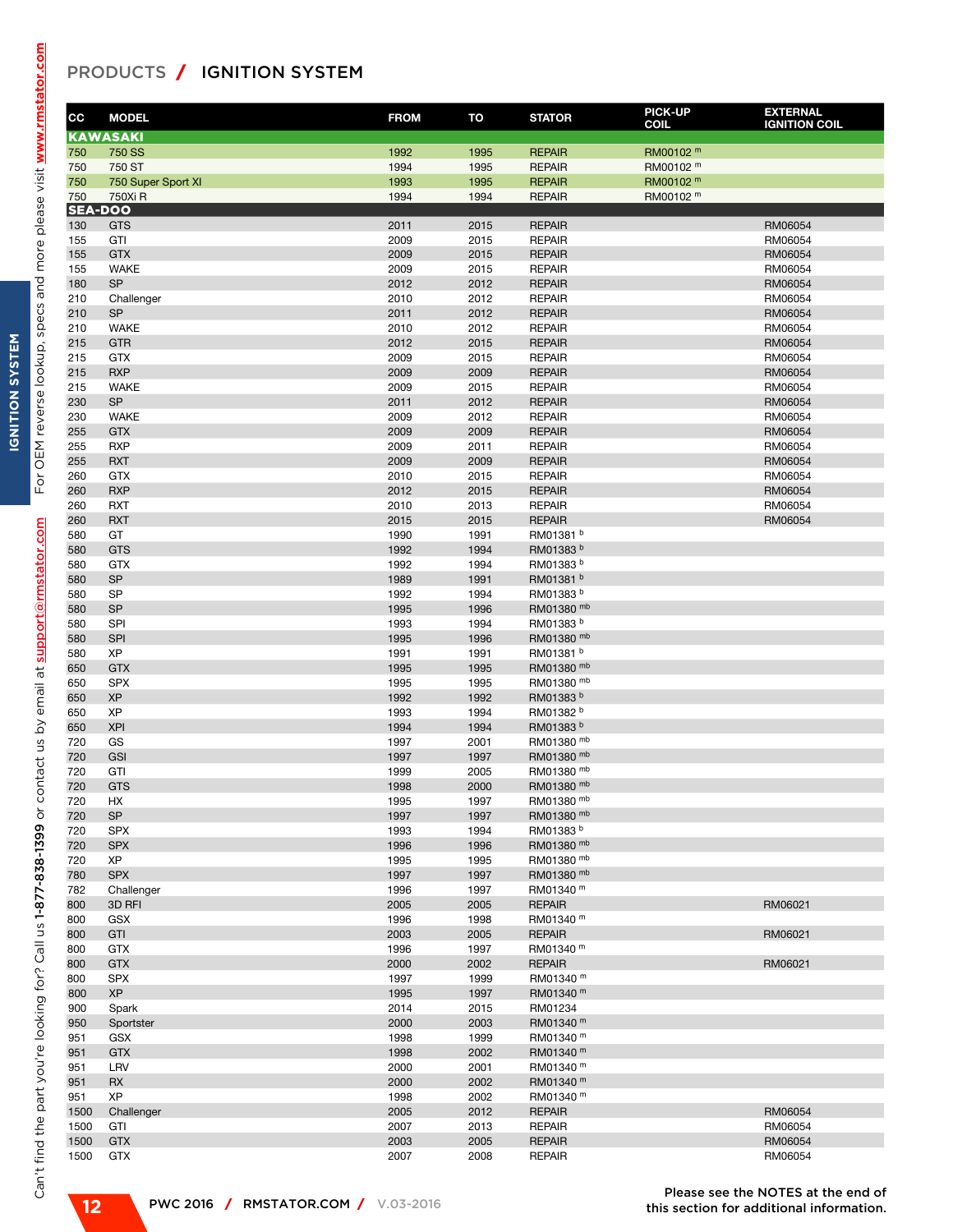# PRODUCTS / IGNITION SYSTEM

| cc     | <b>MODEL</b>       | <b>FROM</b> | TO   | <b>STATOR</b>        | <b>PICK-UP</b><br>COIL | <b>EXTERNAL</b><br><b>IGNITION COIL</b> |
|--------|--------------------|-------------|------|----------------------|------------------------|-----------------------------------------|
| 1500   | <b>RXT</b>         | 2007        | 2008 | <b>REPAIR</b>        |                        | RM06054                                 |
| 1500   | Speedster          | 2007        | 2012 | <b>REPAIR</b>        |                        | RM06054                                 |
| 1500   | Sportster          | 2003        | 2006 | <b>REPAIR</b>        |                        | RM06054                                 |
| 1564   | Speedster          | 1998        | 1999 | RM01340 <sup>m</sup> |                        |                                         |
| 3000   | Islandia           | 2006        | 2007 | <b>REPAIR</b>        |                        | RM06054                                 |
| 3000   | Islandia           | 2009        | 2009 | <b>REPAIR</b>        |                        | RM06054                                 |
| 3000   | Speedster          | 2004        | 2012 | <b>REPAIR</b>        |                        | RM06054                                 |
| 3000   | Utopia             | 2006        | 2009 | <b>REPAIR</b>        |                        | RM06054                                 |
| 4200   | Challenger         | 2007        | 2012 | <b>REPAIR</b>        |                        | RM06054                                 |
| YAMAHA |                    |             |      |                      |                        |                                         |
| 650    | Super Jet          | 1990        | 1993 | RM01371 pb           |                        |                                         |
| 650    | <b>VXR 650</b>     | 1991        | 1993 | RM01371 pb           |                        |                                         |
| 650    | <b>VXR 650</b>     | 1995        | 1995 | RM01371 pb           |                        |                                         |
| 650    | Wave Runner 650    | 1990        | 1993 | RM01371 pb           |                        |                                         |
| 650    | Wave Runner 650    | 1995        | 1995 | RM01371 pb           |                        |                                         |
| 700    | <b>FX 1 FX700</b>  | 1994        | 1995 | RM01371 pb           |                        |                                         |
| 700    | Super Jet          | 1995        | 1995 | RM01371 pb           |                        |                                         |
| 700    | <b>VXR 700</b>     | 1993        | 1994 | RM01371 pb           |                        |                                         |
| 700    | Wave Blaster 700   | 1993        | 1995 | RM01371 pb           |                        |                                         |
| 700    | Wave Runner 700    | 1994        | 1995 | RM01371 pb           |                        |                                         |
| 700    | Wave Runner 700    | 1997        | 1997 | RM01371 pb           |                        |                                         |
| 1000   | Waverunner FX 1000 | 2002        | 2004 | RM01124 <sup>m</sup> |                        |                                         |
| 1000   | Waverunner FX 1000 | 2005        | 2008 | RM01124 m            |                        | RM06036-W126                            |
| 1100   | AR 210             | 2006        | 2014 | RM01124 m            |                        |                                         |
| 1100   | SR 210             | 2006        | 2007 | RM01124 m            |                        |                                         |
| 1100   | SX 210             | 2006        | 2008 | RM01124 m            |                        |                                         |
| 1100   | SX 210             | 2010        | 2014 | RM01124 m            |                        |                                         |
| 1100   | Waverunner FX 1000 | 2004        | 2008 | RM01124 m            |                        | RM06036-W126                            |
| 1100   | Waverunner VX 1100 | 2005        | 2013 | RM01124 m            |                        | RM06036-W126                            |
| 1100   | Waverunner VX 1100 | 2014        | 2014 | <b>REPAIR</b>        |                        | RM06036-W126                            |
| 1300   | GP 1300 R          | 2003        | 2008 | RM01124 m            |                        |                                         |
| 2000   | AR 230             | 2004        | 2006 | RM01124 m            |                        |                                         |
| 2000   | SR 230             | 2003        | 2005 | RM01124 m            |                        |                                         |
| 2000   | <b>SR 230</b>      | 2007        | 2007 | RM01124 m            |                        |                                         |
| 2000   | SX 230             | 2004        | 2006 | RM01124 m            |                        |                                         |
| 2100   | 212 SS             | 2008        | 2010 | RM01124 m            |                        |                                         |
| 2100   | 212 X              | 2008        | 2010 | RM01124 m            |                        |                                         |
| 2100   | 232 Limited        | 2008        | 2009 | RM01124 m            |                        |                                         |
| 2100   | AR 230             | 2005        | 2007 | RM01124 m            |                        |                                         |
| 2100   | AR 230             | 2009        | 2009 | RM01124 m            |                        |                                         |
| 2100   | SX 230             | 2005        | 2009 | RM01124 m            |                        |                                         |

### **NOTES**

**m** : This part is not plug & play and requires basic mechanical experience to install.

**REPAIR** : We can repair almost any stator, for more information and repair eligibility, please call **1-877-838-1399** toll free.

**P** : The stator includes the pick-up coil..

**b** : The stator includes the backplate.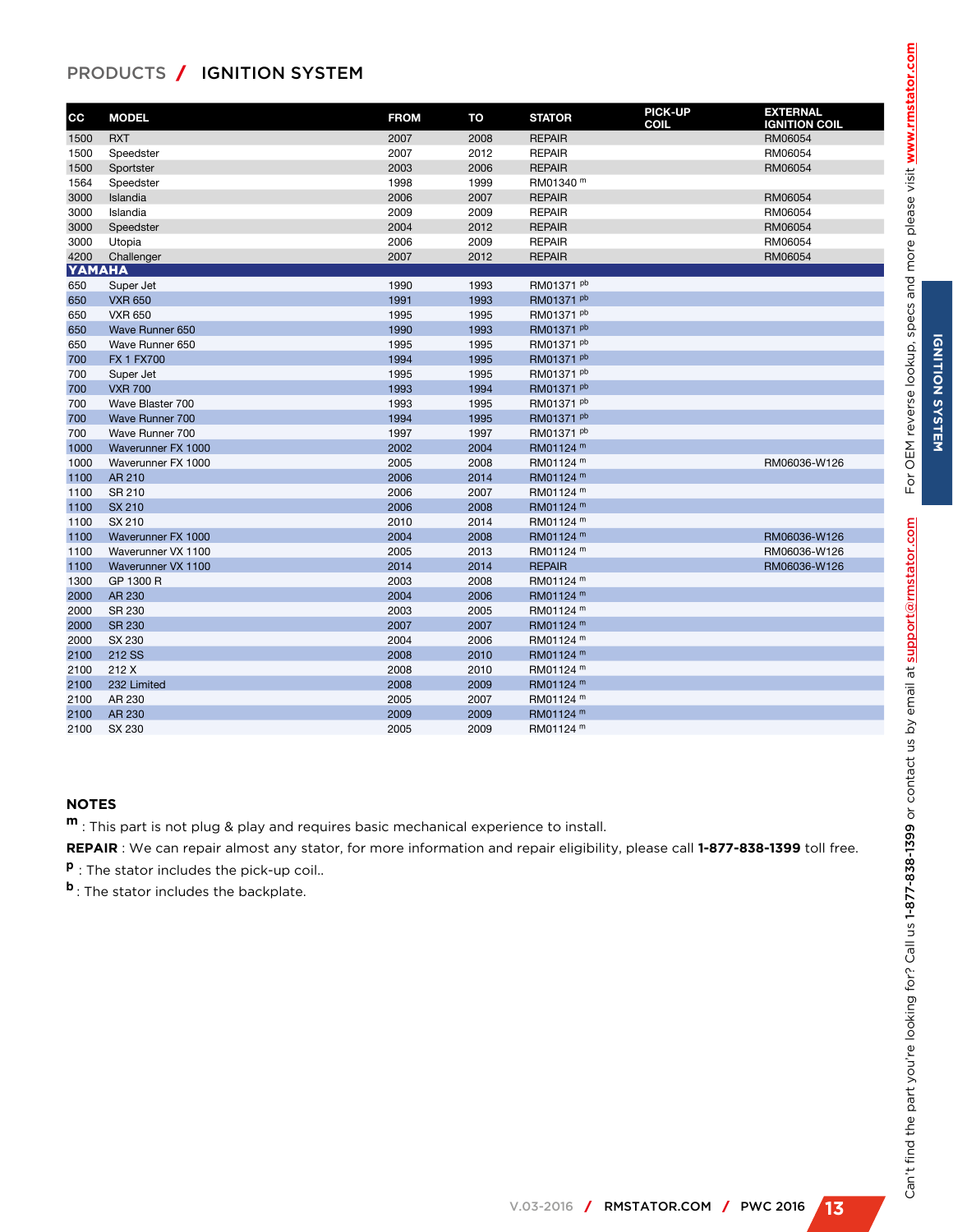# PRODUCTS / IGNITION SYSTEM













**RM00102 RM01124 RM01234 RM01340 RM01371 RM01380**















**RM01381 RM01382 RM01383 RM06021 RM06036-W126 RM06054**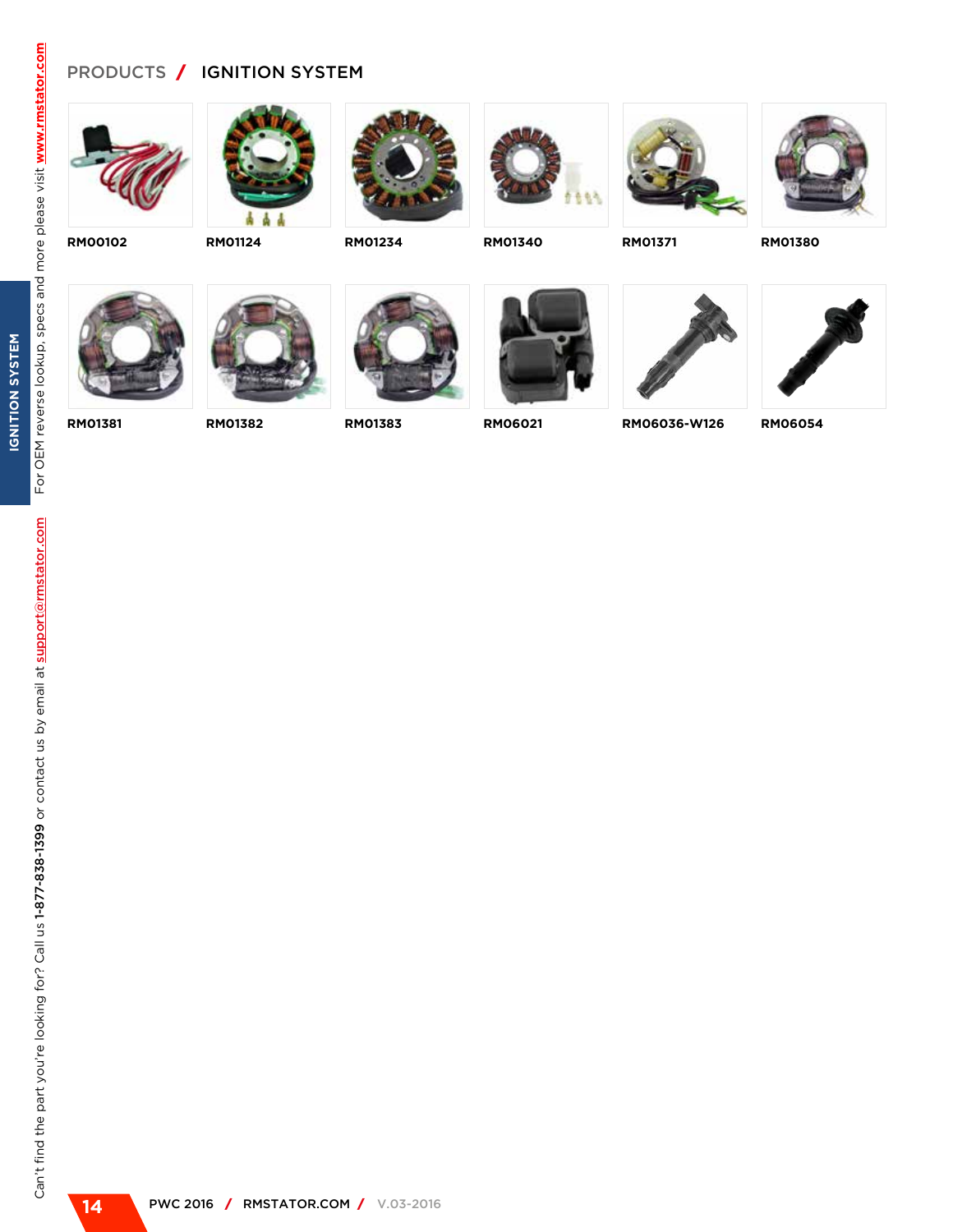# STARTING **SYSTEM**

**For OEM cross reference, product specifications and more information please visit: www.rmstator.com**

### **Enhanced Technology**

This icon indicates that the product is an advanced technology that either lowers operating temperatures to provide extended longevity or shuts down the system before burning to protect critical electrical components. The Enhanced Technology icon identifies products that offer better performance than the OEM component.

#### **Gaskets**

You wouldn't use the same oil filter twice, would you? Then why would you even consider reusing an old gasket? Save yourself the headache and hassle of dealing with a leaking gasket by installing a new gasket every time you open the engine case.

#### **Connectors**

Make sure all of your electrical connectors are in proper working order by replacing them along with your new part. Shop connectors at **www.rmstator.com/connectors**.

#### **Flywheel Pullers**

Make sure you have the right tool for the job. Attempting to remove a flywheel without a flywheel puller can cause significant and costly damage to your crankshaft. Be sure to lubricate the necessary areas liberally and use only the appropriate hand tools. Always wear safety equipment such as gloves and eye protection. Contact RMSTATOR with any questions regarding the use of our flywheel pullers.

Over time, corrosion, over torquing of the fixing bolt or heat cycling can complicate the process of removing the flywheel. Do not use a breaker bar or impact tools to aid in removal of the flywheel. This can damage the flywheel, flywheel puller and the crank causing significant damage to the vehicle.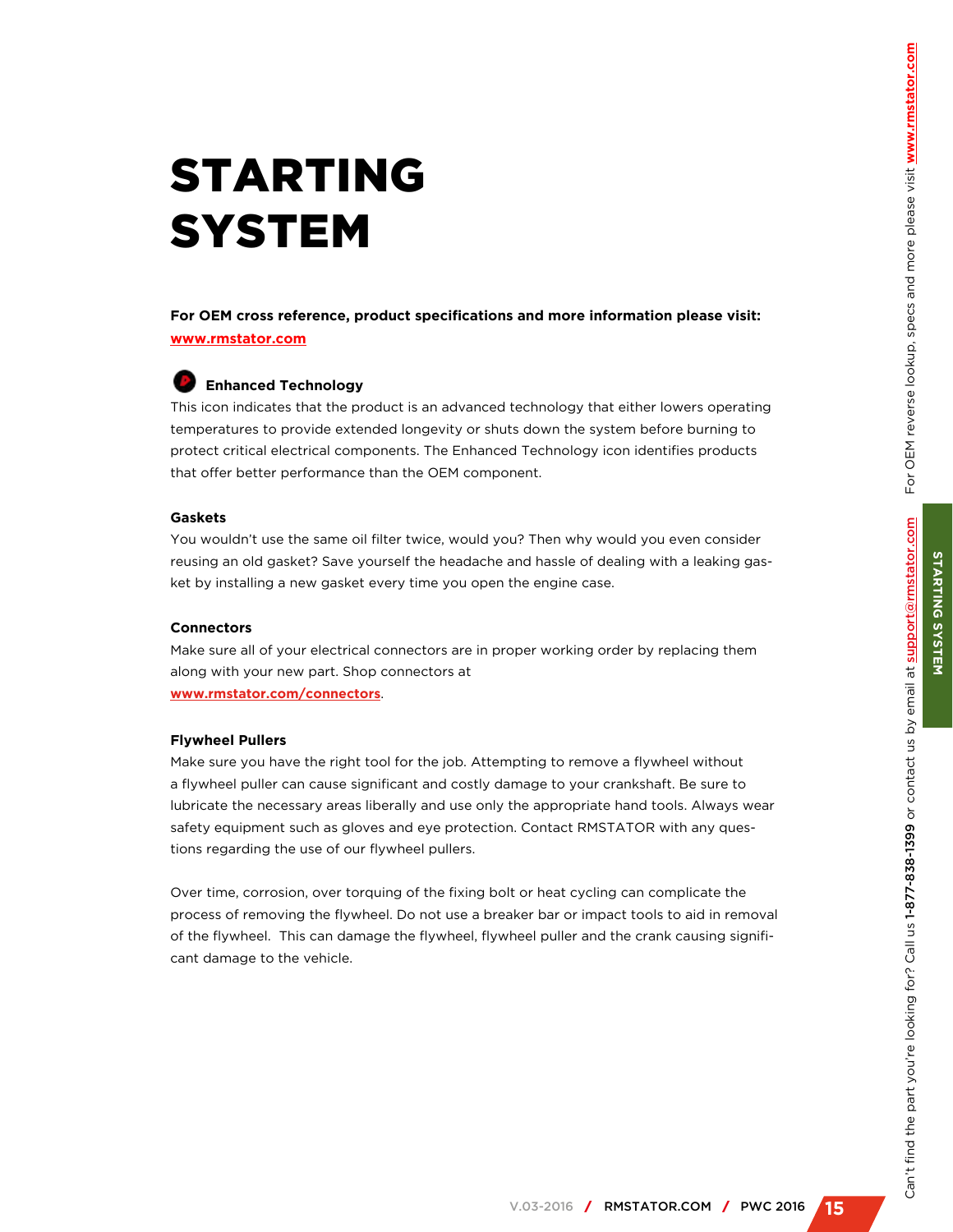# PRODUCTS / STARTING SYSTEM

| ;<br>;                             |
|------------------------------------|
|                                    |
|                                    |
|                                    |
| )<br>)<br>)<br>)                   |
|                                    |
|                                    |
|                                    |
| )<br>.                             |
|                                    |
|                                    |
|                                    |
|                                    |
|                                    |
|                                    |
|                                    |
|                                    |
|                                    |
|                                    |
| <b>ンソントラント</b>                     |
| $\frac{2}{5}$                      |
|                                    |
|                                    |
|                                    |
|                                    |
| こうりつころ りょうろう てらら しりりろし 2ここつり 一つりょう |
|                                    |
|                                    |
|                                    |
|                                    |
|                                    |
|                                    |
| こして                                |
| Ī.                                 |
|                                    |
| د<br>ا<br>ĺ<br>ı                   |
|                                    |

tor.com

| CC              | <b>MODEL</b>           | <b>FROM</b> | TO   | <b>STARTER DRIVE</b> |
|-----------------|------------------------|-------------|------|----------------------|
| <b>KAWASAKI</b> |                        |             |      |                      |
| 120             | Jet Mate               | 1989        | 1992 | RM16000              |
| 650             | 650 SC                 | 1991        | 1995 | RM16000              |
| 650             | 650 SX                 | 1987        | 1993 | RM16000              |
| 650             | 650 X2                 | 1986        | 1987 | RM16000              |
| 650             | 650 X2                 | 1989        | 1995 | RM16000              |
|                 |                        |             |      |                      |
| 650             | <b>TS Tandem Sport</b> | 1989        | 1995 | RM16000              |
| 750             | 750 SS                 | 1992        | 1995 | RM16000              |
| 750             | 750 SX                 | 1993        | 1995 | RM16000              |
| 750             | <b>750 SXI</b>         | 1995        | 1997 | RM16000              |
| 750             | 750 XI Sport           | 1998        | 1999 | RM16000              |
| 750             | 750 XIR                | 1994        | 1994 | RM16000              |
| 750             | 750 ZXi                | 1995        | 1997 | RM16000              |
| 750             | <b>ST</b>              | 1994        | 1995 | RM16000              |
| 750             | <b>STS</b>             | 1995        | 1996 | RM16000              |
| 750             | <b>Super Sport XI</b>  | 1993        | 1997 | RM16000              |
|                 |                        |             |      |                      |
| 750             | <b>SXI PRO</b>         | 1998        | 2002 | RM16000              |
| 800             | 800 SX-R               | 2003        | 2011 | RM16000              |
| 900             | 900 STS                | 2001        | 2002 | RM16000              |
| 900             | 900 STX                | 1997        | 2006 | RM16000              |
| 900             | 900 ZXi                | 1995        | 1997 | RM16000              |
| 1070            | Ultra 130              | 2002        | 2004 | RM16000              |
| 1100            | 1100 STX               | 1997        | 2003 | RM16000              |
| 1100            | 1100 Zxi               | 1996        | 2003 | RM16000              |
| <b>POLARIS</b>  |                        |             |      |                      |
| 650             | <b>SL 650</b>          | 1992        | 1995 | RM16003              |
| 650             | <b>SL 650 STD</b>      | 1995        | 1995 | RM16003              |
|                 |                        |             |      |                      |
| 700             | Freedom                | 2002        | 2004 | RM16003              |
| 700             | Hurricane              | 1996        | 1997 | RM16003              |
| 700             | <b>SL</b>              | 1997        | 1997 | RM16003              |
| 700             | <b>SL 700</b>          | 1996        | 1997 | RM16003              |
| 700             | <b>SL 780</b>          | 1996        | 1997 | RM16003              |
| 700             | <b>SL 900</b>          | 1996        | 1997 | RM16003              |
| 700             | <b>SLH 700</b>         | 1998        | 2001 | RM16003              |
| 700             | Virage                 | 2000        | 2004 | RM16003              |
| 750             | <b>SL 750</b>          | 1993        | 1995 | RM16003              |
| 750             | <b>SLT 700</b>         | 1996        | 1997 | RM16003              |
|                 |                        |             |      |                      |
| 750             | <b>SLT 750</b>         | 1994        | 1995 | RM16003              |
| 750             | <b>SLT 780</b>         | 1996        | 1997 | RM16003              |
| 750             | <b>SLTH 700</b>        | 1998        | 1999 | RM16003              |
| 785             | Pro 785                | 1999        | 2000 | RM16003              |
| 800             | Octane 800             | 2002        | 2004 | RM16003              |
| 1050            | <b>SLTX 1050</b>       | 1996        | 1999 | RM16003              |
| 1050            | <b>SLX 1050</b>        | 1999        | 1999 | RM16003              |
| 1050            | <b>SLX 1150</b>        | 2000        | 2001 | RM16003              |
| 1050            | <b>SLX 780</b>         | 1995        | 1996 | RM16003              |
| 1050            |                        | 1997        |      |                      |
|                 | SLX 785 PRO            |             | 1998 | RM16003              |
| 1050            | <b>SLXH 1050</b>       | 1998        | 1998 | RM16003              |
| 1100            | Genesis                | 1999        | 2004 | RM16003              |
| 1200            | <b>MSX</b>             | 2004        | 2004 | RM16003              |
| 1200            | Pro 1200               | 2000        | 2001 | RM16003              |
| <b>YAMAHA</b>   |                        |             |      |                      |
| 650             | Super Jet              | 1990        | 1993 | RM16006              |
| 650             | <b>VXR 650</b>         | 1991        | 1992 | RM16006              |
| 650             | <b>VXR 650</b>         | 1995        | 1995 | RM16006              |
| 650             | Wave Runner 650        | 1990        | 1993 | RM16006              |
| 650             | Wave Runner 650        | 1995        | 1996 | RM16006              |
| 700             | FX 1 FX700             | 1994        | 1995 | RM16006              |
|                 | <b>SJ 700</b>          | 2001        | 2004 | RM16006              |
| 700             |                        |             |      |                      |
| 700             | Super Jet              | 1995        | 2000 | RM16006              |
| 700             | Super Jet              | 2003        | 2013 | RM16006              |
| 700             | <b>VXR 700</b>         | 1993        | 1994 | RM16006              |
| 700             | Wave Blaster 700       | 1993        | 1996 | RM16006              |
| 700             | Wave Raider 700        | 1994        | 1997 | RM16006              |
| 700             | Wave Runner 700        | 1994        | 1997 | RM16006              |
| 700             | Wave Venture 700       | 1996        | 1996 | RM16006              |
| 700             | Wave Venture 700       | 1998        | 1998 | RM16006              |
|                 | <b>XL 700</b>          | 1999        | 2004 | RM16006              |
| 700             |                        |             |      |                      |
| 700             | <b>XLT 700</b>         | 2003        | 2003 | RM16006              |
| 760             | <b>GP 760</b>          | 1999        | 2000 | RM16006              |
| 760             | Wave Blaster 760       | 1996        | 1997 | RM16006              |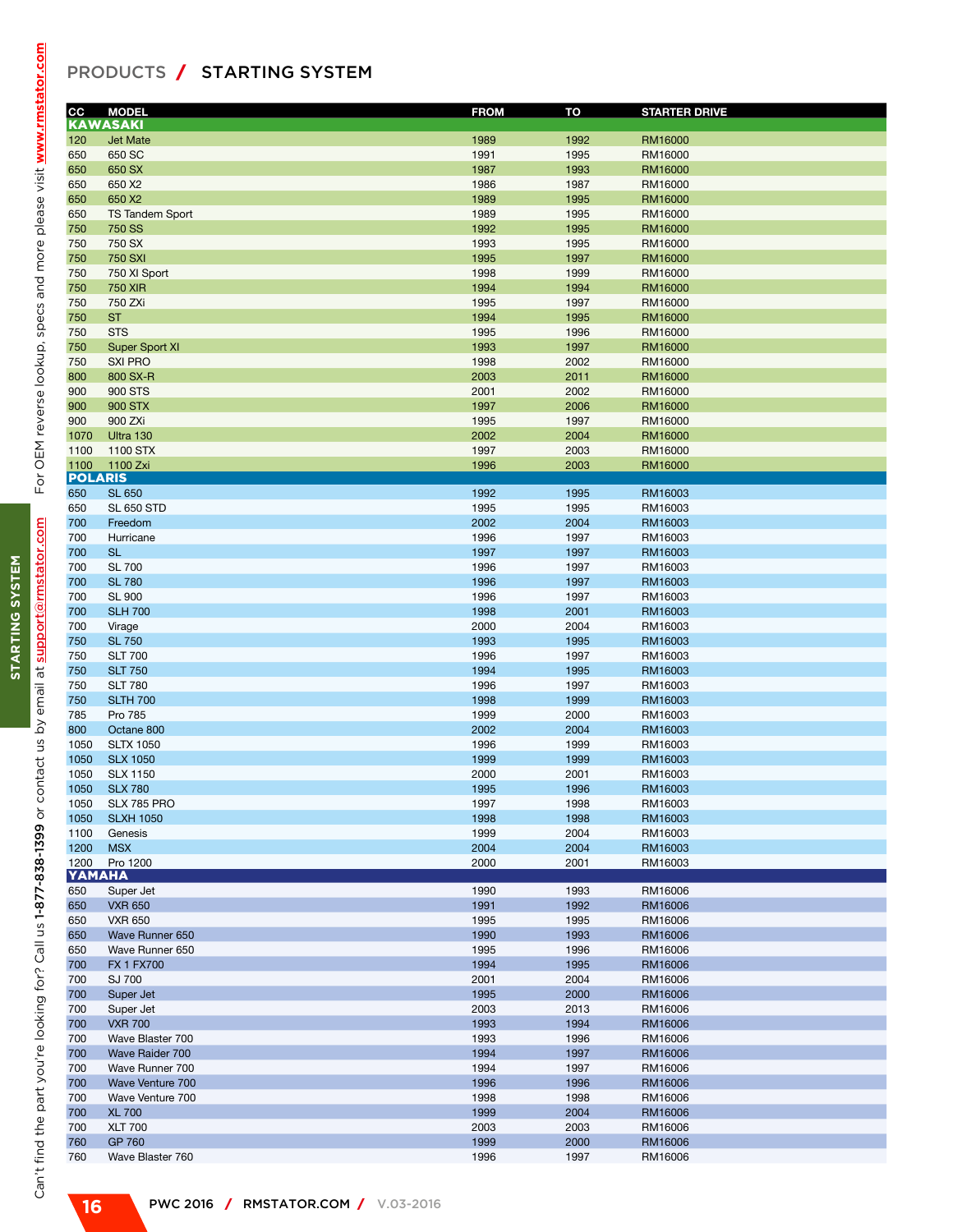# PRODUCTS / STARTING SYSTEM

| cc   | <b>MODEL</b>      | <b>FROM</b> | TO   | <b>STARTER DRIVE</b> |
|------|-------------------|-------------|------|----------------------|
| 760  | Wave Raider 760   | 1996        | 1996 | RM16006              |
| 760  | Wave Runner 760   | 1998        | 1998 | RM16006              |
| 760  | Wave Venture 760  | 1997        | 1997 | RM16006              |
| 760  | <b>XL 760</b>     | 1998        | 1999 | RM16006              |
| 800  | GP 800            | 1998        | 1998 | RM16006              |
| 800  | GP 800            | 2000        | 2002 | RM16006              |
| 800  | <b>GP 800</b>     | 2005        | 2005 | RM16006              |
| 800  | GP 800 R          | 2003        | 2004 | RM16006              |
| 800  | XA 800            | 2004        | 2004 | RM16006              |
| 800  | <b>XL 800</b>     | 2000        | 2000 | RM16006              |
| 800  | <b>XL 800 Z</b>   | 2001        | 2001 | RM16006              |
| 800  | <b>XLT 800</b>    | 2002        | 2003 | RM16006              |
| 1100 | AR 210            | 2003        | 2005 | RM16007              |
| 1100 | Exciter 135       | 1999        | 1999 | RM16007              |
| 1100 | Exciter 270       | 1999        | 1999 | RM16007              |
| 1100 | Wave Raider 1100  | 1995        | 1996 | RM16006              |
| 1100 | Wave Venture 1100 | 1996        | 1997 | RM16006              |
| 1200 | GP 1200           | 1997        | 2002 | RM16006              |
| 1200 | <b>SUV 1200</b>   | 1999        | 2001 | RM16006              |
| 1200 | <b>SUV 1200</b>   | 2003        | 2003 | RM16006              |
| 1200 | <b>SV 1200</b>    | 2002        | 2002 | RM16006              |
| 1200 | SV 1200           | 2004        | 2004 | RM16006              |
| 1200 | XA 1200           | 2004        | 2004 | RM16006              |
| 1200 | <b>XL 1200</b>    | 1998        | 2001 | RM16006              |
| 1200 | <b>XLT 1200</b>   | 2002        | 2003 | RM16006              |
| 1200 | <b>XLT 1200</b>   | 2005        | 2005 | RM16006              |
| 1300 | GP 1300 R         | 2003        | 2008 | RM16006              |
| 1800 | XR 1800           | 2000        | 2001 | RM16007              |
| 2000 | <b>LS 2000</b>    | 1999        | 2003 | RM16007              |
| 2100 | Exciter 220       | 1996        | 1998 | RM16007              |
| 2200 | LX 2000           | 2002        | 2002 | RM16007              |
| 2200 | LX 210            | 2003        | 2005 | RM16007              |
|      |                   |             |      |                      |









**RM16000 RM16003 RM16006 RM16007**

**STARTING SYSTEM**

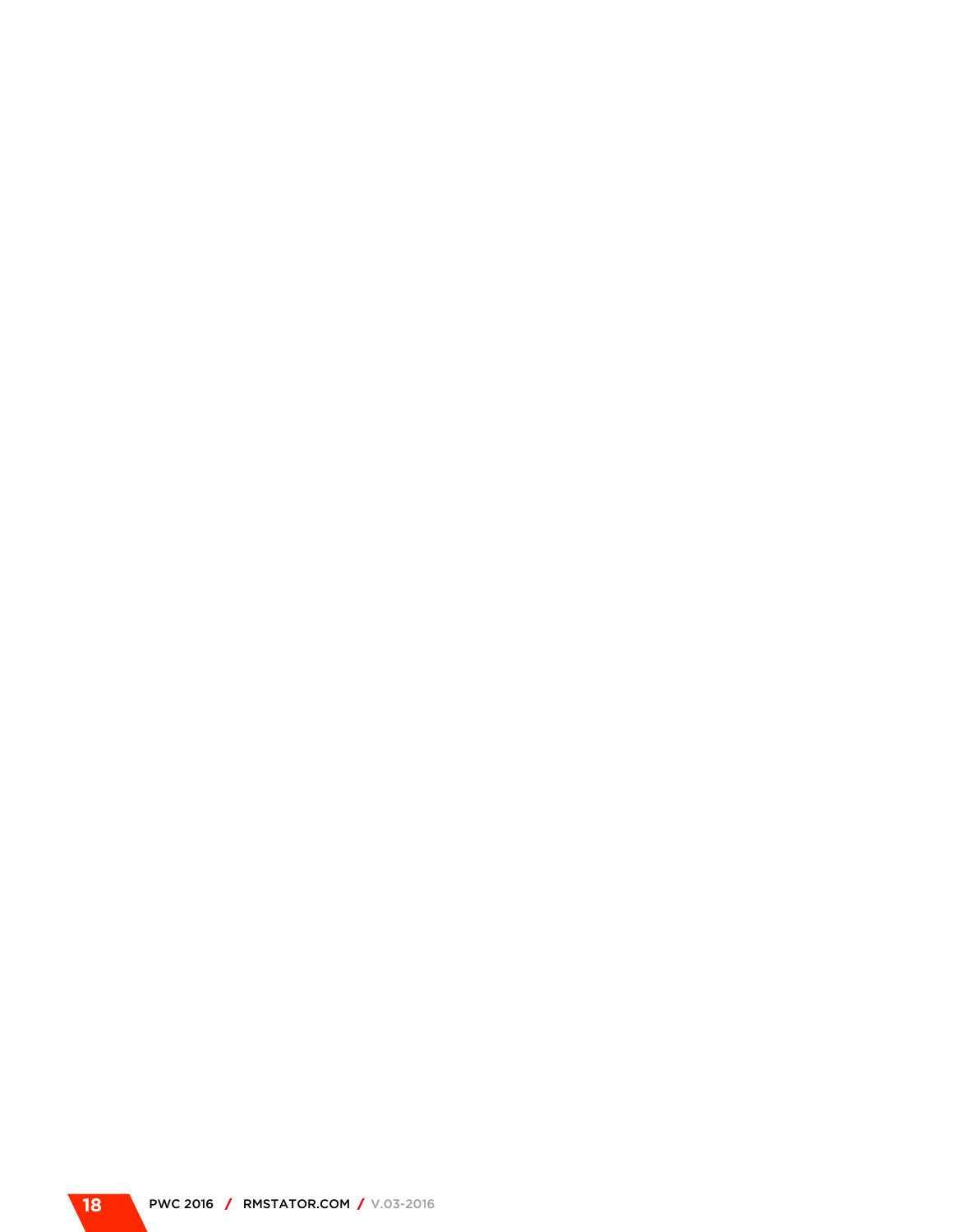**TOOLS & MISC.** 

**OOLS & MISC** 

# TOOLS AND MISC. PRODUCTS

**For OEM cross reference, product specifications and more information please visit: www.rmstator.com**

### **Enhanced Technology**

This icon indicates that the product is an advanced technology that either lowers operating temperatures to provide extended longevity or shuts down the system before burning to protect critical electrical components. The Enhanced Technology icon identifies products that offer better performance than the OEM component.

#### **Gaskets**

You wouldn't use the same oil filter twice, would you? Then why would you even consider reusing an old gasket? Save yourself the headache and hassle of dealing with a leaking gasket by installing a new gasket every time you open the engine case.

#### **Connectors**

Make sure all of your electrical connectors are in proper working order by replacing them along with your new part. Shop connectors at **www.rmstator.com/connectors**.

#### **Flywheel Pullers**

Make sure you have the right tool for the job. Attempting to remove a flywheel without a flywheel puller can cause significant and costly damage to your crankshaft. Be sure to lubricate the necessary areas liberally and use only the appropriate hand tools. Always wear safety equipment such as gloves and eye protection. Contact RMSTATOR with any questions regarding the use of our flywheel pullers.

Over time, corrosion, over torquing of the fixing bolt or heat cycling can complicate the process of removing the flywheel. Do not use a breaker bar or impact tools to aid in removal of the flywheel. This can damage the flywheel, flywheel puller and the crank causing significant damage to the vehicle.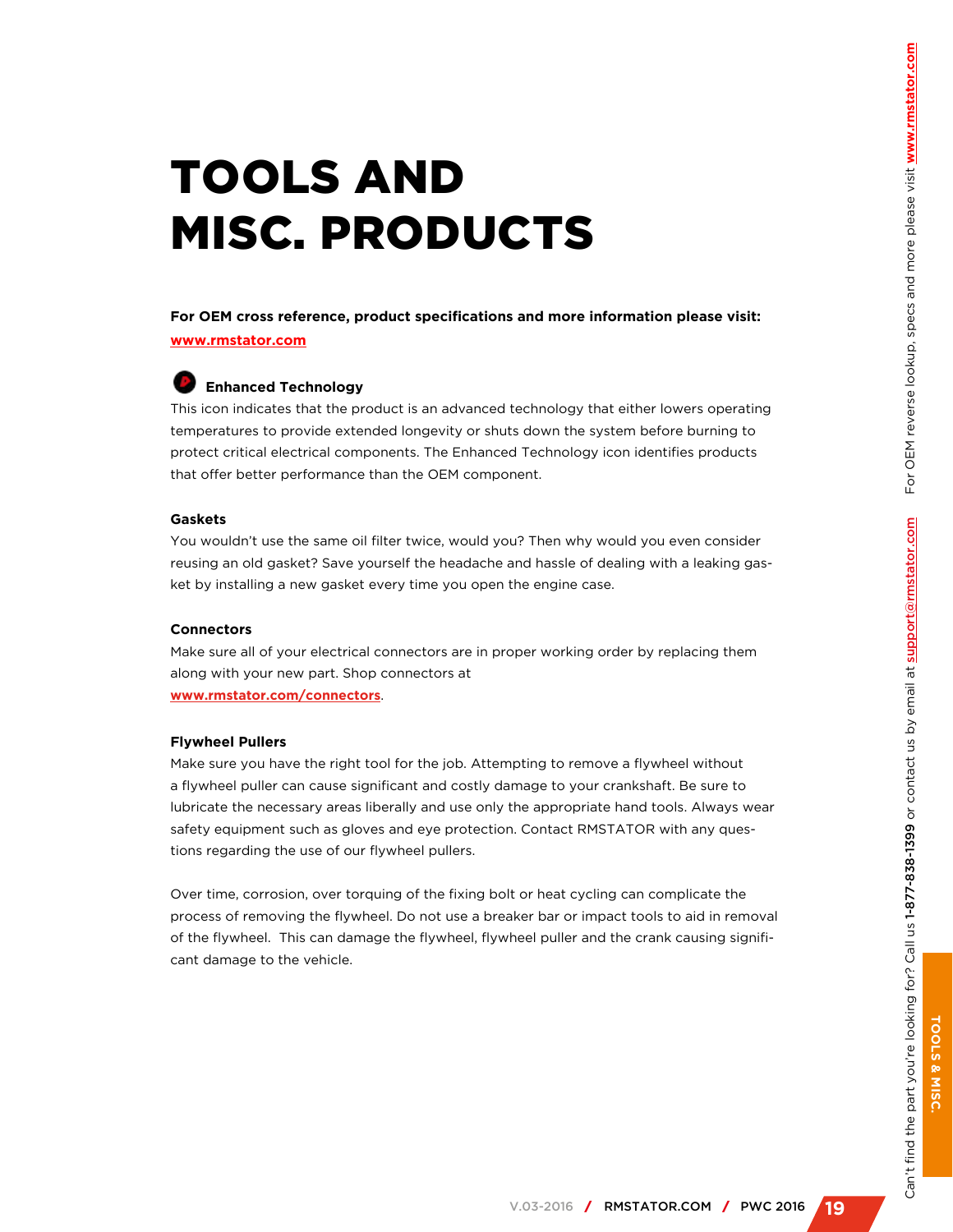# TOOLS AND MISC. PRODUCTS

# / SPARK PLUG CAPS

| <b>CONFIGURATION</b> |                                               | <b>RMSTATOR PART NO</b> | <b>NGK PART NO</b> | <b>NGK STOCK NO</b> | <b>RESISTANCE</b> |
|----------------------|-----------------------------------------------|-------------------------|--------------------|---------------------|-------------------|
|                      | -5 cm-                                        | RM07100                 | LB01EP             | 8328                | 1K OHM            |
|                      | $-2,5$ cm $-$<br>$\frac{2}{7}$ cm<br>$1,5$ cm |                         | LB05EP             | 8020                | 5K OHM            |
|                      | 4 cm<br>$-4,5$ cm-<br>12 cm<br>$1,4$ cm       | RM07102                 | N.D.               | N.D.                | N.D.              |
|                      | 4,8 cm<br>$2,5$ cm<br>6,6 cm<br>$1,4$ cm      | RM07103                 | TB05EMA            | 8636                | 5K OHM            |
| Isom                 | 5 cm·<br>$-2.5$ cm<br>3.5 cm                  | RM07104                 | VB05FP<br>VD05FP   | 8413<br>8429        | 5K OHM            |
| IBON                 | -5 cm-<br>$-2,5$ cm-<br><b>3.5 cm</b>         | RM07107                 | N.D.               | N.D.                | N.D.              |

**TOOLS & MISC.** 

TOOLS & MISC.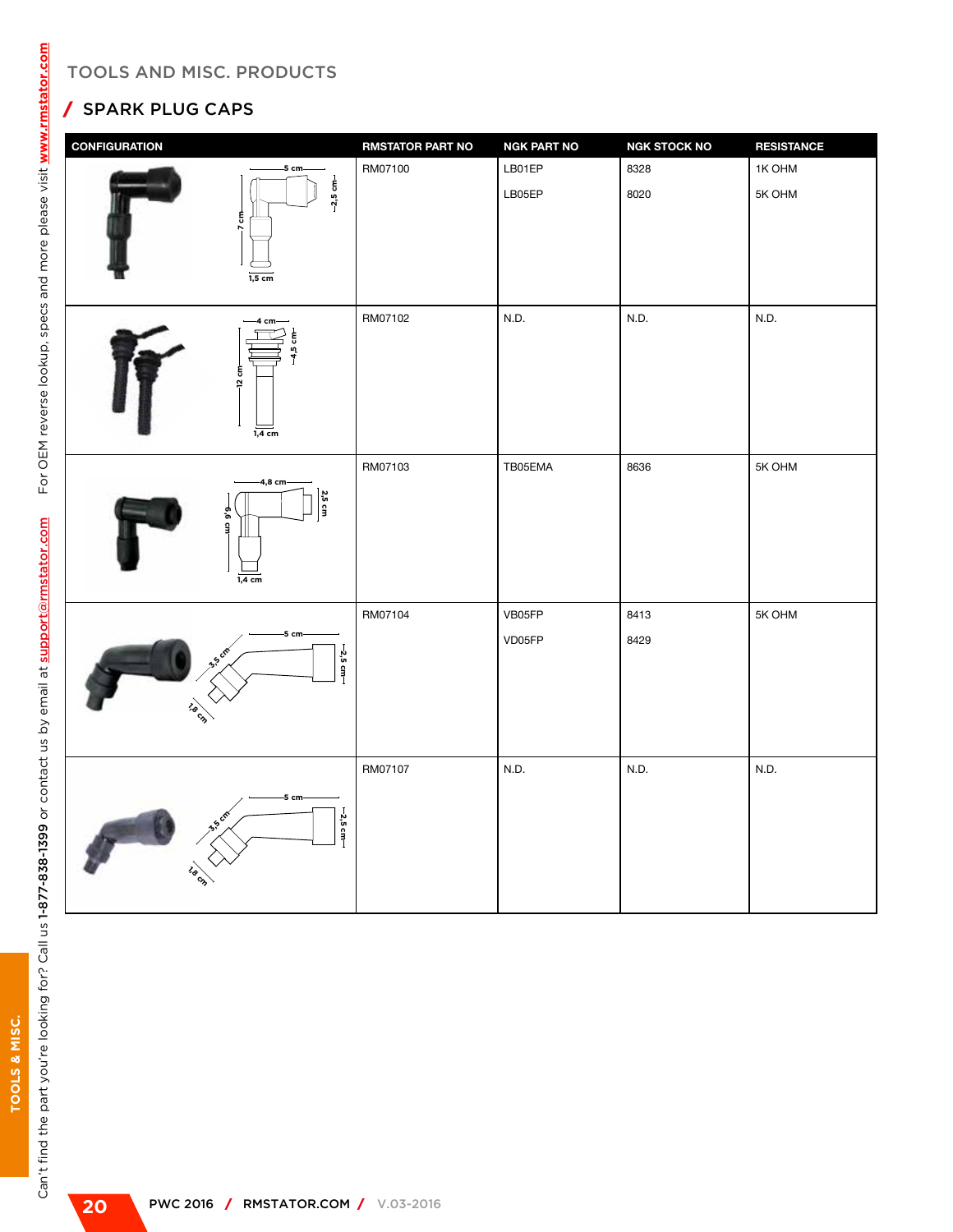# **RM03800** / **Heavy Duty AC Voltage Regulator Rectifier**

- 12 Volt regulator used by multiple Baja winners
- Heavy duty and improved regulator rectifier
- For use with all standard halogen and quartz lights
- Precise voltage control, eliminates light burnout
- Reduces flickering and dimming
- Easy installation
- Works with all other OEM components
- Rated at 225 watts
- All products are tested before they are shipped
- One year limited warranty



### **RM03900** / **Universal Voltage Regulator Rectifier Honda**

- Direct replacement of your OEM unit
- Plug-and-play, direct fit, easy installation
- No assembly required
- Premium quality electronic components
- Improved heat sink and charging capabilities
- Overall quality is far superior to the OEM equipment
- All products are tested before they are shipped
- One year limited warranty



## **RM09021** / **Winch Starter Relay Solenoid Switch Universal**

- Universal Part for ATVs
	- Works with all winches up to 4500 lbs
	- Mounting equipment included
	- All products are tested before they are shipped
	- One year limited warranty

**TOOLS & MISC.** 

**OOLS & MISC**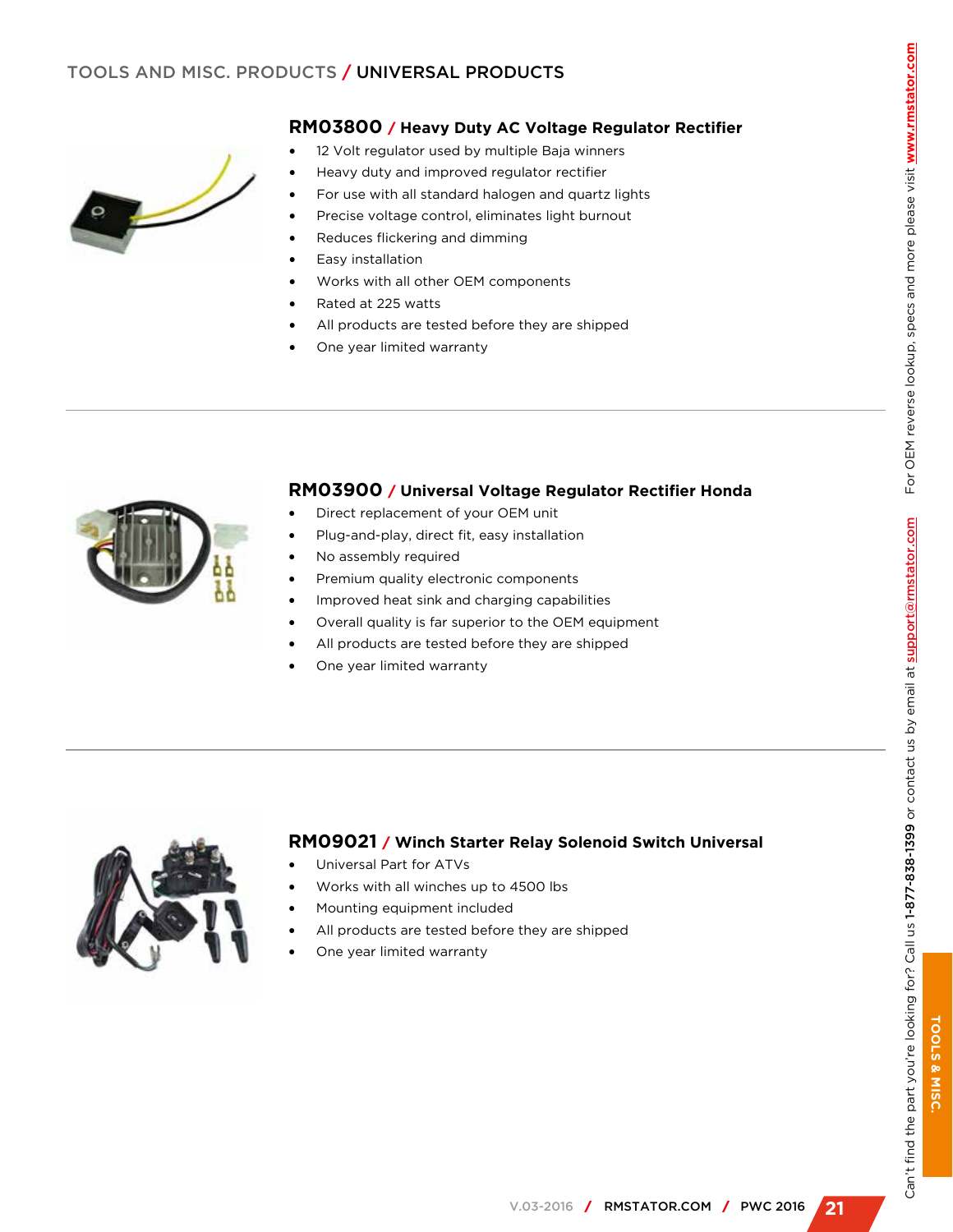# TOOLS AND MISC. PRODUCTS **/** UNIVERSAL PRODUCTS



## **RM11303** / **Universal Flywheel Puller**

Indispensable tool for removing magneto flywheels without causing damage to the crankshaft threads

- This truly universal tool works on ATVs, snowmobiles, PWCs, motorcycles, lawn mowers and chainsaws\*
- Constructed of solid steel with a sliver oxide finish to prevent corrosion
- One year limited warranty

\*Works with most flywheels having three threaded holes for pullers around the center flywheel nut hole. A must-have tool for any mechanic.

# **RM30510H** / **Improved Universal Mosfet Voltage Regulator**

Outfit any vehicle with a single phase or three phase charging system. It runs cooler than all OEM diode style regulators. In addition, this rectifier provides overheat protection; if it becomes too hot it will automatically turn off and cool down.

- Direct OEM replacement
- Plug-and-play, direct fit, easy installation.
- Used to upgrade most 2 wire and 3 wire stator systems
- Improved heat sink and charging capabilities
- Premium quality electronic components.
- Overall quality is far superior to the OEM equipment
- All products are tested before they are shipped
- One year limited warranty



# **RM30511H** / **Improved Universal Mosfet Voltage Regulator**

The Universal Mosfet Voltage Regulator runs cooler than all OEM diode style regulators and features overheat protection; if it becomes too hot it will automatically turn off and cool down.

- Can handle up to 350 watts
- Distance between fixation holes: 103 mm
- Number of wires: 7
- Must reinstall your original connector
- Once your connector is reinstalled, our part becomes a plug-and-play unit, direct fit, and easy to install
- Overall quality is far superior to the OEM equipment
- Improved heat sink and charging capabilities
- Premium quality electronic components
- All products shipped are tested before they are shipped
- One year limited warranty

**TOOLS & MISC.** 

**DOLS & MISC** 

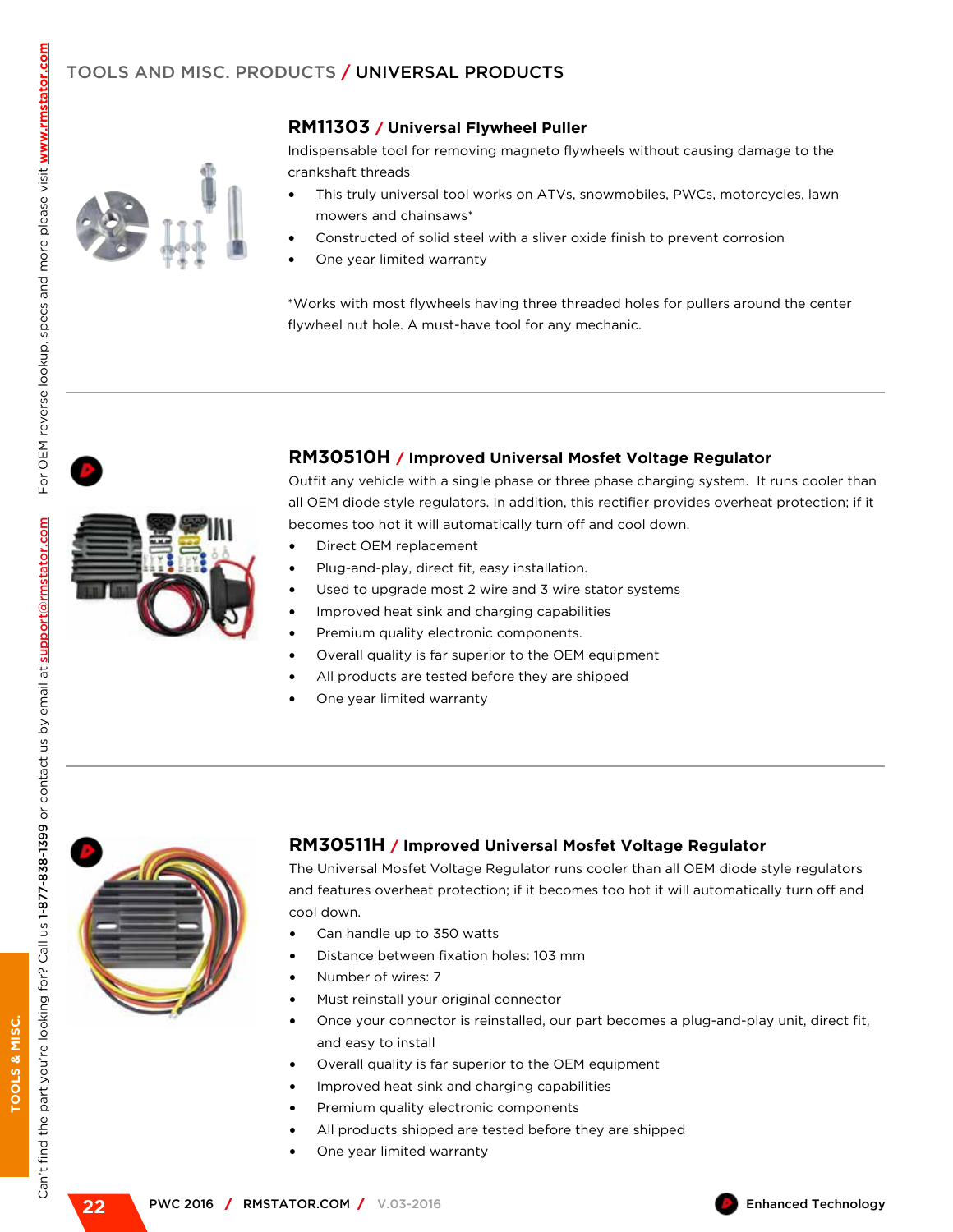

# **RM30512H** / **Universal Mosfet Regulator rectifier**

The Universal Mosfet Regulator Rectifier runs cooler than all OEM diode style regulators and features overheat protection; if it becomes too hot it will automatically turn off and cool down.

- Handles up to 350 watts
- Distance between fixation holes: 95 mm
- Number of wires: 7
- Must reinstall your original connector
- Once your connector is reinstalled, our part becomes a plug-and-play unit, direct fit, and easy to install
- Overall quality exceeds that of the OEM equipment
- Improved heat sink and charging capabilities
- Premium quality electronic components
- All products are tested before they are shipped
- One year limited warranty



# **RM30513H** / **Universal Mosfet Regulator Rectifier**

The Universal Mosfet Regulator Rectifier runs cooler than all OEM diode style regulators and features overheat protection; if it becomes too hot it will automatically turn off and cool down.

**TOOLS & MISC.** 

OOLS & MISC.

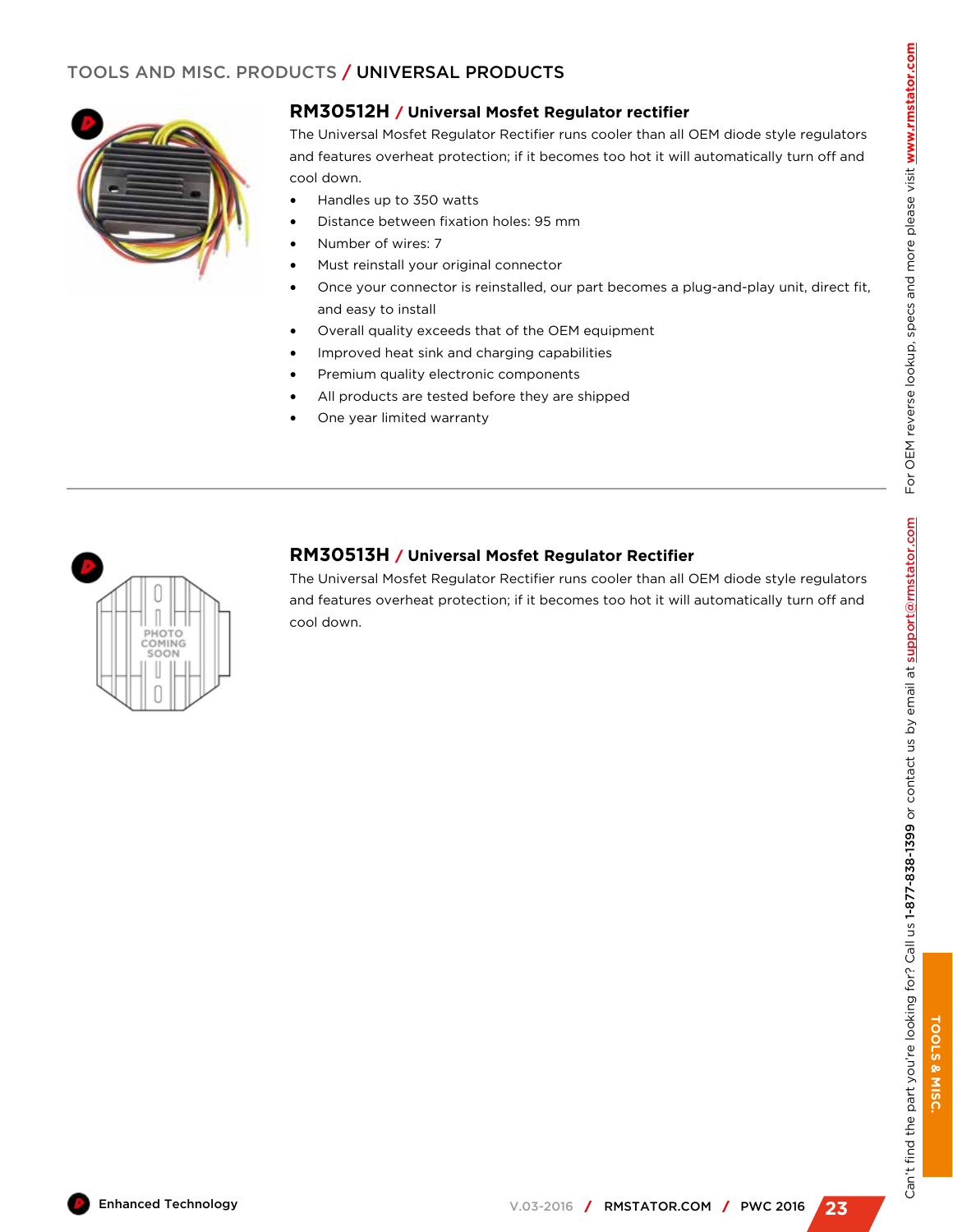# **CONTACT US**

# **Toll Free (Canada & USA):** 1-877-838-1399 **Local & International:** 819-849-7333 **Fax:** 819-849-6660

**For written inquiries, FAQ and more, visit our Online Customer Service Center at support.rmstator.com or contact us by e-mail at support@rmstator.com**

**Eastern Standard Time**

Monday to Thursday: 8AM to 5PM Friday: 8AM to 4PM Saturday & Sunday: Closed

# **Business hours hours** Headquarters **Canadian Headquarters** 541, Main Ouest, Coaticook (Québec) Canada J1A 1R2

# **RMSTATOR Return Addresses**

**Canadian & International Customers** RMSTATOR 541, Main Ouest, Coaticook (Quebec) Canada, J1A 1R2

# **Order fullfilment Sales**

Orders received after 11:30am EST will only be sent out the next business day.

# **United States Customers** RMSTATOR

395 Caswell Ave Derby line VT 05830

Any sales inquiries. new corporate accounts and opportunities requests must be sent to **sales@rmstator.com**



# **RMSTATOR clients around the world**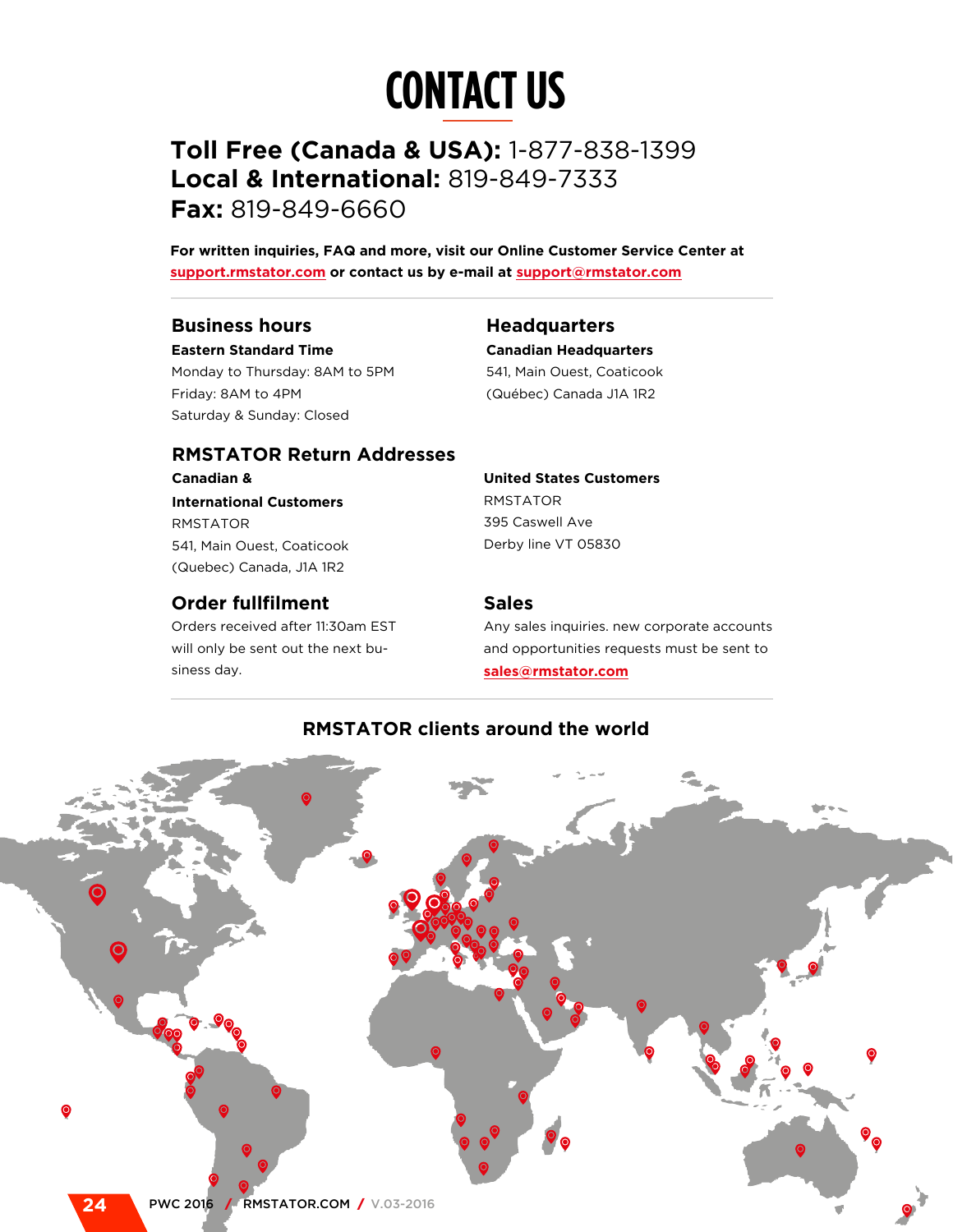V.03-2016 / RMSTATOR.COM / PWC 2016 **25**

P

У.,